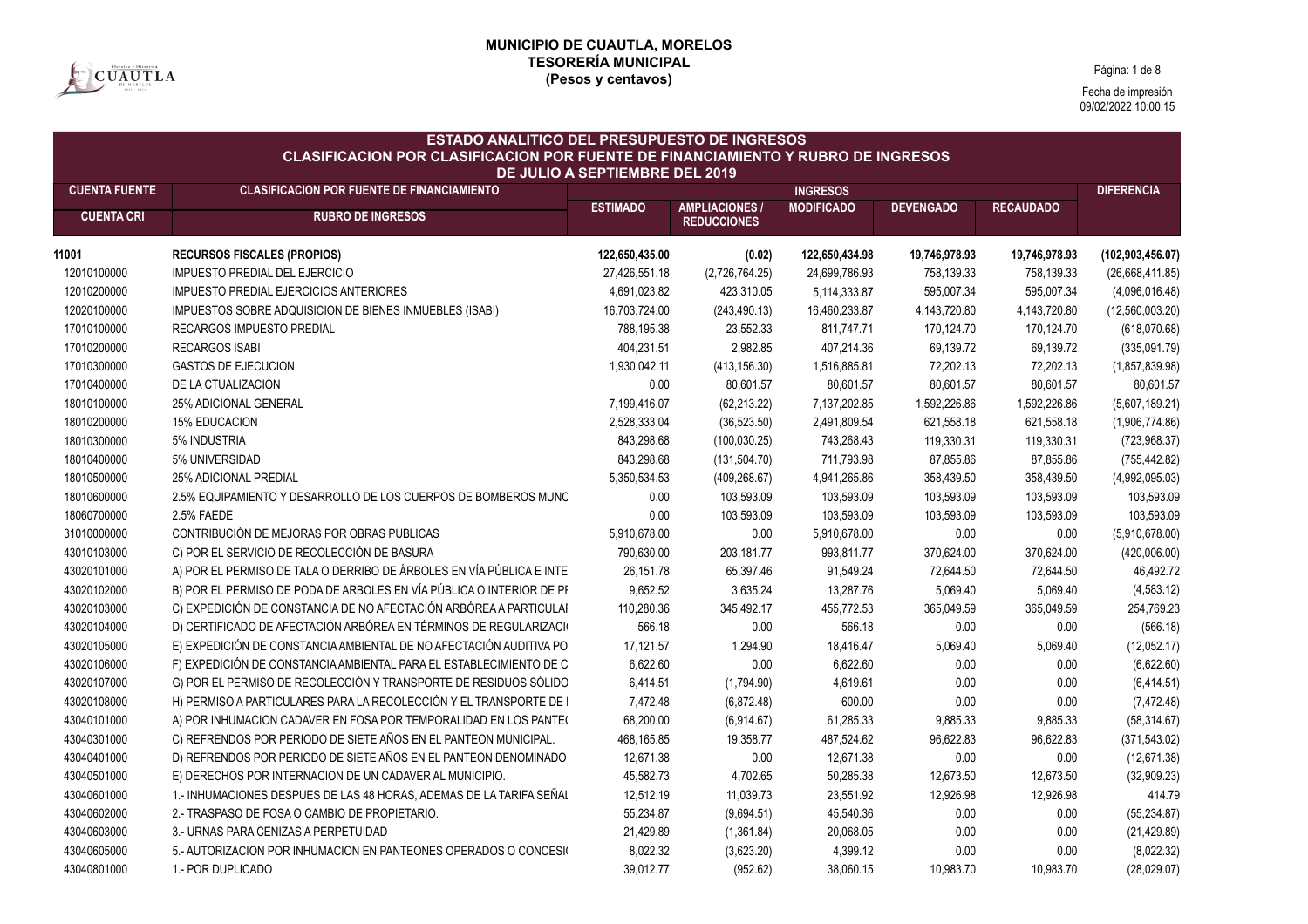

Página: 2 de 8

| <b>ESTADO ANALITICO DEL PRESUPUESTO DE INGRESOS</b><br><b>CLASIFICACION POR CLASIFICACION POR FUENTE DE FINANCIAMIENTO Y RUBRO DE INGRESOS</b><br><b>DE JULIO A SEPTIEMBRE DEL 2019</b> |                                                                      |                 |                                             |                   |                  |                  |                    |  |  |
|-----------------------------------------------------------------------------------------------------------------------------------------------------------------------------------------|----------------------------------------------------------------------|-----------------|---------------------------------------------|-------------------|------------------|------------------|--------------------|--|--|
| <b>CUENTA FUENTE</b>                                                                                                                                                                    | <b>CLASIFICACION POR FUENTE DE FINANCIAMIENTO</b>                    | <b>ESTIMADO</b> | <b>DIFERENCIA</b>                           |                   |                  |                  |                    |  |  |
| <b>CUENTA CRI</b>                                                                                                                                                                       | <b>RUBRO DE INGRESOS</b>                                             |                 | <b>AMPLIACIONES /</b><br><b>REDUCCIONES</b> | <b>MODIFICADO</b> | <b>DEVENGADO</b> | <b>RECAUDADO</b> |                    |  |  |
| 11001                                                                                                                                                                                   | <b>RECURSOS FISCALES (PROPIOS)</b>                                   | 122,650,435.00  | (0.02)                                      | 122,650,434.98    | 19,746,978.93    | 19,746,978.93    | (102, 903, 456.07) |  |  |
| 43050101000                                                                                                                                                                             | A) MATANZA DE GANADO POR CABEZA:                                     | 1,000,000.00    | (165,000.00)                                | 835,000.00        | 0.00             | 0.00             | (1,000,000.00)     |  |  |
| 43060101000                                                                                                                                                                             | A) REGISTRO Y REFRENDO DE FIERROS QUEMADORES.                        | 76,106.00       | 460.00                                      | 76,566.00         | 460.00           | 460.00           | (75, 646.00)       |  |  |
| 43060102000                                                                                                                                                                             | B) REFRENDO DE FIERROS QUEMADOR POR CADA AÑO QUE SE DEBA.            | 0.00            | 575.00                                      | 575.00            | 575.00           | 575.00           | 575.00             |  |  |
| 43070101000                                                                                                                                                                             | A) VÍA PÚBLICA, POR ESTACIONAMIENTOS EXCLUSIVOS PERMITIDOS, MENSUA   | 136,604.00      | (37,500.00)                                 | 99,104.00         | 0.00             | 0.00             | (136, 604.00)      |  |  |
| 43070108000                                                                                                                                                                             | D) ESTACIONAMIENTOS MUNICIPAL                                        | 0.00            | 3,396.00                                    | 3,396.00          | 3,396.00         | 3,396.00         | 3,396.00           |  |  |
| 43080101000                                                                                                                                                                             | A) POR SERVICIOS DE USO DE PISO DE LOS MERCADOS.                     | 369,812.42      | 23,954.80                                   | 393,767.22        | 56,258.54        | 56,258.54        | (313, 553.88)      |  |  |
| 43080103000                                                                                                                                                                             | C) POR SERVICIO DE USO DE PISO EN LA VÍA PÚBLICA.                    | 0.00            | 750.00                                      | 750.00            | 750.00           | 750.00           | 750.00             |  |  |
| 43080104000                                                                                                                                                                             | D) COMERCIO AMBULANTE: CUOTA DIARIA                                  | 0.00            | 2,500.00                                    | 2,500.00          | 2,500.00         | 2,500.00         | 2,500.00           |  |  |
| 43080108000                                                                                                                                                                             | H) POR TRASPASO O CESIÓN DE DERECHOS DE LOCALES COMERCIALES UBIO     | 144,666.94      | (39, 730.36)                                | 104,936.58        | 0.00             | 0.00             | (144, 666.94)      |  |  |
| 43080109000                                                                                                                                                                             | I) POR CAMBIO DE GIRO O ACTIVIDAD DE LOS LOCALES COMERCIALES EN LOS  | 8,280.64        | 0.00                                        | 8,280.64          | 0.00             | 0.00             | (8, 280.64)        |  |  |
| 43080111000                                                                                                                                                                             | K) REPOSICIÓN DE TARJETAS DE AFILIACIÓN EN EL PADRÓN.                | 0.00            | 144.00                                      | 144.00            | 144.00           | 144.00           | 144.00             |  |  |
| 43080112000                                                                                                                                                                             | L) USO DE LOS SANITARIOS Y JUEGOS INFLABLES PROPIEDAD DEL AYUNTAMI   | 0.00            | 863,839.10                                  | 863,839.10        | 863,839.10       | 863,839.10       | 863,839.10         |  |  |
| 43090101000                                                                                                                                                                             | A) CONSTRUCCIONES HABITACIONALES NUEVAS, RECONSTRUCCIONES Y AMI      | 784,174.22      | 52,423.45                                   | 836,597.67        | 150,496.83       | 150,496.83       | (633, 677.39)      |  |  |
| 43090201000                                                                                                                                                                             | 1.- DESTINADOS A ESPECTACULOS COMO TEATROS, CINES, DISCOTECAS, PLA   | 0.00            | 30,095.34                                   | 30,095.34         | 30,095.34        | 30,095.34        | 30,095.34          |  |  |
| 43090301000                                                                                                                                                                             | C) CONSTRUCCIONES NUEVAS, RECONSTRUCCIONES Y REMODELACIONES E        | 235,524.09      | (2,377.34)                                  | 233,146.75        | 34,001.61        | 34,001.61        | (201, 522.48)      |  |  |
| 43090401000                                                                                                                                                                             | D) CONSTRUCCION DE CELDA, TINA DE LIXIVIADOS U OBRA SIMILAR EN RELLE | 0.00            | 585.34                                      | 585.34            | 585.34           | 585.34           | 585.34             |  |  |
| 43090501000                                                                                                                                                                             | E) POR DEMOLICION DE CONSTRUCCION POR M2                             | 45,946.89       | (6,588.27)                                  | 39,358.62         | 3,010.61         | 3,010.61         | (42, 936.28)       |  |  |
| 43090601000                                                                                                                                                                             | F) POR DEMOLICION DE BARDA POR M2                                    | 3,260.40        | (354.35)                                    | 2,906.05          | 642.12           | 642.12           | (2,618.28)         |  |  |
| 43090702000                                                                                                                                                                             | 2.- FOSA SUPTICA, POR PIEZA.                                         | 0.00            | 2,154.50                                    | 2,154.50          | 2,154.50         | 2,154.50         | 2,154.50           |  |  |
| 43090704000                                                                                                                                                                             | 4.- CISTERNAS.                                                       | 1,361.85        | 845.78                                      | 2.207.63          | 1,186.24         | 1,186.24         | (175.61)           |  |  |
| 43090705000                                                                                                                                                                             | 5.- CISTERNA QUE EXCEDA DE 10 METROS CÚBICOS, POR CADA METRO CÚBIO   | 0.00            | 3,966.39                                    | 3,966.39          | 3,966.39         | 3,966.39         | 3,966.39           |  |  |
| 43090706000                                                                                                                                                                             | 6.- ALBERCAS POR METRO CUBICO.                                       | 15,992.40       | (2,065.19)                                  | 13,927.21         | 7,601.77         | 7,601.77         | (8,390.63)         |  |  |
| 43090707000                                                                                                                                                                             | 7.- PISOS DE ESTACIONAMIENTOS, TERRAZAS, ANDADORES Y PISOS DE CANO   | 0.00            | 31,036.07                                   | 31,036.07         | 31,036.07        | 31,036.07        | 31,036.07          |  |  |
| 43090708000                                                                                                                                                                             | 8.- CALLES, SERVIDUMBRE DE PASO Y BANQUETAS DE CUALQUIER MATERIAL    | 7,549.00        | 0.00                                        | 7,549.00          | 0.00             | 0.00             | (7,549.00)         |  |  |
| 43090709000                                                                                                                                                                             | 9.- CUARTO DE MAQUINAS POR M2                                        | 0.00            | 496.05                                      | 496.05            | 496.05           | 496.05           | 496.05             |  |  |
| 43090801000                                                                                                                                                                             | H) NIVELACION DE TERRACERIAS PARA CASA-HABITACION, COMERCIO, COND    | 0.00            | 890.84                                      | 890.84            | 890.84           | 890.84           | 890.84             |  |  |
| 43090901000                                                                                                                                                                             | I) EXCAVACIONES PARA DISMINUIR EL NIVEL ORIGINAL DE TERRENO POR M3.  | 0.00            | 3,366.71                                    | 3,366.71          | 3,366.71         | 3,366.71         | 3,366.71           |  |  |
| 43091001000                                                                                                                                                                             | 1.- VIVIENDAS, HOSPITALES, ESCUELAS Y TEMPLOS.                       | 65,571.60       | (17, 348.19)                                | 48,223.41         | 0.00             | 0.00             | (65, 571.60)       |  |  |
| 43091002000                                                                                                                                                                             | 2.- HOTELES Y COMERCIOS.                                             | 227,728.43      | (128, 404.46)                               | 99,323.97         | 3,993.67         | 3,993.67         | (223, 734.76)      |  |  |
| 43091301000                                                                                                                                                                             | 1.- VIVIENDAS, HOSPITALES, TEMPLOS Y ESCUELAS.                       | 21,408.34       | (866.49)                                    | 20,541.85         | 228.12           | 228.12           | (21, 180.22)       |  |  |
| 43091303000                                                                                                                                                                             | 3.- HOTELES Y COMERCIOS.                                             | 23,904.21       | (7, 171.55)                                 | 16,732.66         | 0.00             | 0.00             | (23,904.21)        |  |  |
| 43091401000                                                                                                                                                                             | 1.- VIVIENDAS, HOSPITALES, TEMPLOS Y ESCUELAS.                       | 206,629.09      | 699.75                                      | 207,328.84        | 39,087.85        | 39,087.85        | (167, 541.24)      |  |  |
| 43091403000                                                                                                                                                                             | 3.- HOTELES Y COMERCIOS.                                             | 8,696.02        | 138.41                                      | 8,834.43          | 668.32           | 668.32           | (8,027.70)         |  |  |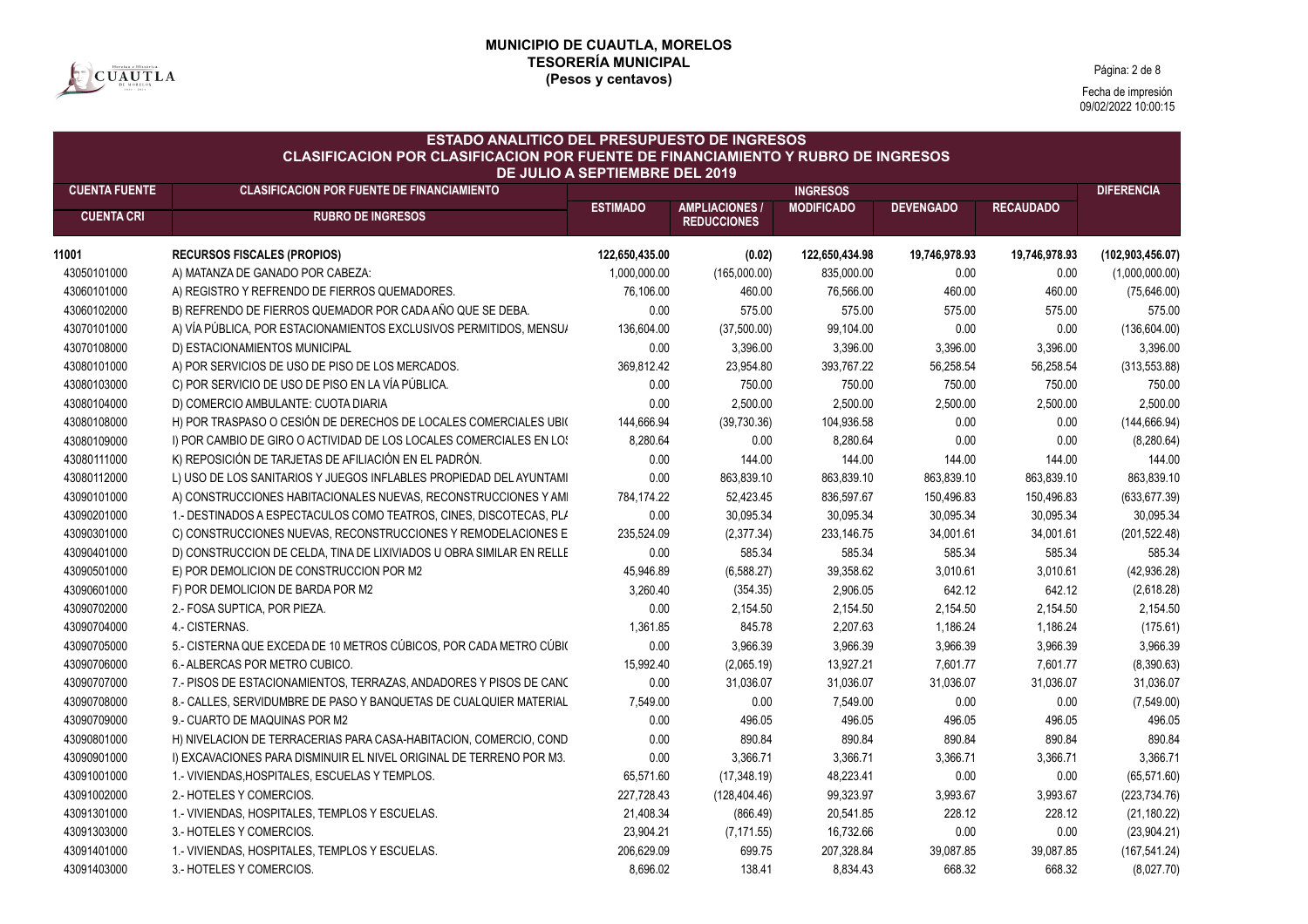

Página: 3 de 8

| <b>ESTADO ANALITICO DEL PRESUPUESTO DE INGRESOS</b><br><b>CLASIFICACION POR CLASIFICACION POR FUENTE DE FINANCIAMIENTO Y RUBRO DE INGRESOS</b><br>DE JULIO A SEPTIEMBRE DEL 2019 |                                                                      |                 |                                             |                   |                  |                  |                    |  |  |
|----------------------------------------------------------------------------------------------------------------------------------------------------------------------------------|----------------------------------------------------------------------|-----------------|---------------------------------------------|-------------------|------------------|------------------|--------------------|--|--|
| <b>CUENTA FUENTE</b>                                                                                                                                                             | <b>CLASIFICACION POR FUENTE DE FINANCIAMIENTO</b>                    |                 |                                             | <b>INGRESOS</b>   |                  |                  | <b>DIFERENCIA</b>  |  |  |
| <b>CUENTA CRI</b>                                                                                                                                                                | <b>RUBRO DE INGRESOS</b>                                             | <b>ESTIMADO</b> | <b>AMPLIACIONES /</b><br><b>REDUCCIONES</b> | <b>MODIFICADO</b> | <b>DEVENGADO</b> | <b>RECAUDADO</b> |                    |  |  |
|                                                                                                                                                                                  |                                                                      |                 |                                             |                   |                  |                  |                    |  |  |
| 11001                                                                                                                                                                            | <b>RECURSOS FISCALES (PROPIOS)</b>                                   | 122,650,435.00  | (0.02)                                      | 122,650,434.98    | 19,746,978.93    | 19,746,978.93    | (102, 903, 456.07) |  |  |
| 43091601000                                                                                                                                                                      | P) REGULARIZACIÓN DE CONSTRUCCIÓN POR M2.                            | 86,510.25       | 151,267.32                                  | 237,777.57        | 168,217.80       | 168,217.80       | 81,707.55          |  |  |
| 43091701000                                                                                                                                                                      | 1.- VIVIENDAS, HOSPITALES, TEMPLOS Y ESCUELAS.                       | 3,844.65        | 0.00                                        | 3,844.65          | 0.00             | 0.00             | (3,844.65)         |  |  |
| 43091801000                                                                                                                                                                      | 1.- VIVIENDAS, HOSPITALES, TEMPLOS Y ESCUELAS.                       | 369,186.63      | (44, 491.43)                                | 324,695.20        | 73,237.20        | 73,237.20        | (295, 949.43)      |  |  |
| 43091803000                                                                                                                                                                      | 3.- HOTELES Y COMERCIOS.                                             | 102,844.30      | (24, 317.64)                                | 78,526.66         | 35,568.55        | 35,568.55        | (67, 275.75)       |  |  |
| 43091805000                                                                                                                                                                      | 5.- FRACCIONAMIENTOS, CONDOMINIOS O CONJUNTOS HABITACIONALES.        | 0.00            | 5,139.48                                    | 5,139.48          | 5,139.48         | 5,139.48         | 5,139.48           |  |  |
| 43091901000                                                                                                                                                                      | 1.- VIVIENDAS, HOSPITALES, TEMPLOS Y ESCUELAS.                       | 219,025.81      | (15,802.72)                                 | 203,223.09        | 48,139.41        | 48,139.41        | (170, 886.40)      |  |  |
| 43091902000                                                                                                                                                                      | 2.- CONDOMINIOS Y RESIDENCIAS.                                       | 0.00            | 101.39                                      | 101.39            | 101.39           | 101.39           | 101.39             |  |  |
| 43091903000                                                                                                                                                                      | 3.- HOTELES Y COMERCIOS.                                             | 6,839.99        | 1,242.89                                    | 8,082.88          | 1,970.99         | 1,970.99         | (4,869.00)         |  |  |
| 43092001000                                                                                                                                                                      | T) LOS NÚMEROS OFICIALES EN ALINEAMIENTOS POR CADA ASIGNACIÓN DE     | 92,211.86       | (420.70)                                    | 91,791.16         | 24,322.28        | 24,322.28        | (67, 889.58)       |  |  |
| 43092101000                                                                                                                                                                      | 1.- VIVIENDAS, HOSPITALES Y ESCUELAS.                                | 2,234.50        | 8,153.39                                    | 10,387.89         | 8,153.39         | 8,153.39         | 5,918.89           |  |  |
| 43092201000                                                                                                                                                                      | 1.- VIVIENDAS, HOSPITALES Y ESCUELAS.                                | 4,275.81        | (402.82)                                    | 3,872.99          | 527.22           | 527.22           | (3,748.59)         |  |  |
| 43092303000                                                                                                                                                                      | 3.- DEMOLICION DE BANQUETAS PARA ACCESO DE VEHICULOS POR M2.         | 0.00            | 517.08                                      | 517.08            | 517.08           | 517.08           | 517.08             |  |  |
| 43092305000                                                                                                                                                                      | 5.- RUPTURA O CORTE DE PAVIMENTO DE CONCRETO HIDRAULICO, ASFALTIC    | 0.00            | 2,517.80                                    | 2,517.80          | 2,517.80         | 2,517.80         | 2,517.80           |  |  |
| 43092401000                                                                                                                                                                      | X) SERVICIOS DE SEÑALAMIENTO OFICIAL DE PREDIOS, POR CADA OCASION.   | 15,192.63       | (4,001.45)                                  | 11,191.18         | 0.00             | 0.00             | (15, 192.63)       |  |  |
| 43092501000                                                                                                                                                                      | 1.- VIVIENDAS, HOSPITALES, TEMPLOS Y ESCUELAS.                       | 180,006.12      | (5,663.56)                                  | 174,342.56        | 28,739.84        | 28,739.84        | (151, 266.28)      |  |  |
| 43092503000                                                                                                                                                                      | 3.- HOTELES, COMERCIOS.                                              | 21,720.03       | (13,082.97)                                 | 8,637.06          | 0.00             | 0.00             | (21, 720.03)       |  |  |
| 43092505000                                                                                                                                                                      | 5.- URBANIZACIONES, CALLES, BANQUETAS EN FRACCIONAMIENTOS, CONDOI    | 2,411.90        | 0.00                                        | 2,411.90          | 0.00             | 0.00             | (2,411.90)         |  |  |
| 43092601000                                                                                                                                                                      | Z) APERTURA DE BANQUETAS, RECONSTRUCCIONES DE LAS MISMAS Y OTRO      | 4,597.91        | 6,363.85                                    | 10,961.76         | 7,725.77         | 7,725.77         | 3,127.86           |  |  |
| 43092701000                                                                                                                                                                      | AA) INSTALACION DE TUBERIAS OCULTAS EN LA VIA PUBLICA, POR METRO LIN | 133,586.42      | 18,647.79                                   | 152,234.21        | 18,647.79        | 18,647.79        | (114, 938.63)      |  |  |
| 43093001000                                                                                                                                                                      | 1.- PAVIMENTO DE CONCRETO.                                           | 193,447.96      | (9, 148.94)                                 | 184,299.02        | 0.00             | 0.00             | (193, 447.96)      |  |  |
| 43093101000                                                                                                                                                                      | A) POR METRO CUADRADO                                                | 0.00            | 24,370.29                                   | 24,370.29         | 24,370.29        | 24,370.29        | 24,370.29          |  |  |
| 43093203000                                                                                                                                                                      | 3.- EN FACHADAS, MUROS O BARDAS.                                     | 14,343.10       | 83,671.04                                   | 98,014.14         | 90,465.14        | 90,465.14        | 76,122.04          |  |  |
| 43093403000                                                                                                                                                                      | 3.-POR AUNUNCIOS NO LUMINOSOS EN CUALQUIER MATERIAL EMPLEADO PAI     | 0.00            | 1,267.35                                    | 1,267.35          | 1,267.35         | 1,267.35         | 1,267.35           |  |  |
| 43093405000                                                                                                                                                                      | 5.- POR ANUNCIOS PINTADOS SOBRE FACHADAS O EN UN LUGAR DISTINTO AN   | 0.00            | 21,468.91                                   | 21,468.91         | 21,468.91        | 21,468.91        | 21,468.91          |  |  |
| 43093501000                                                                                                                                                                      | AI) LOS DERECHOS QUE SE ORIGINEN POR CONSTRUCCIONES DE BARDAS        | 108,125.52      | (3,725.80)                                  | 104,399.72        | 34,065.80        | 34,065.80        | (74, 059.72)       |  |  |
| 43093601000                                                                                                                                                                      | AJ )POR LICENCIAS DE CONSTRUCCION DE MONUMENTOS SEPULCLARES.         | 0.00            | 709.72                                      | 709.72            | 709.72           | 709.72           | 709.72             |  |  |
| 43094201000                                                                                                                                                                      | AO) POR REGISTRO DE DIRECTOR RESPONSABLE DE OBRA.                    | 4,529.39        | (1,509.80)                                  | 3,019.59          | 0.00             | 0.00             | (4,529.39)         |  |  |
| 43094401000                                                                                                                                                                      | AQ) LICENCIAS POR CAMBIO DE TECHOS POR METRO CUADRADO                | 3,046.08        | 3,168.39                                    | 6,214.47          | 3,168.39         | 3,168.39         | 122.31             |  |  |
| 43094601000                                                                                                                                                                      | 1.- VIVIENDAS Y ESCUELAS.                                            | 109,885.21      | (6,934.65)                                  | 102,950.56        | 18,987.21        | 18.987.21        | (90, 898.00)       |  |  |
| 43094602000                                                                                                                                                                      | 2.- RESIDENCIAS Y HOSPITALES.                                        | 7,233.36        | 0.00                                        | 7,233.36          | 0.00             | 0.00             | (7, 233.36)        |  |  |
| 43094603000                                                                                                                                                                      | 3.- HOTELES Y COMERCIOS.                                             | 189,388.90      | 87,450.44                                   | 276,839.34        | 149,302.19       | 149,302.19       | (40,086.71)        |  |  |
| 43094701000                                                                                                                                                                      | AT) LICENCIA DE USO DE SUELO DE ELECTRIFICACION POR METRO LINEAL DE  | 3,802.50        | 0.00                                        | 3,802.50          | 0.00             | 0.00             | (3,802.50)         |  |  |
| 43094801000                                                                                                                                                                      | AU) LICENCIA DE USO DE SUELO POR CADA UNA QUE SE EXPIDA.             | 473,962.63      | (125.934.39)                                | 348.028.24        | 2,196.74         | 2,196.74         | (471,765.89)       |  |  |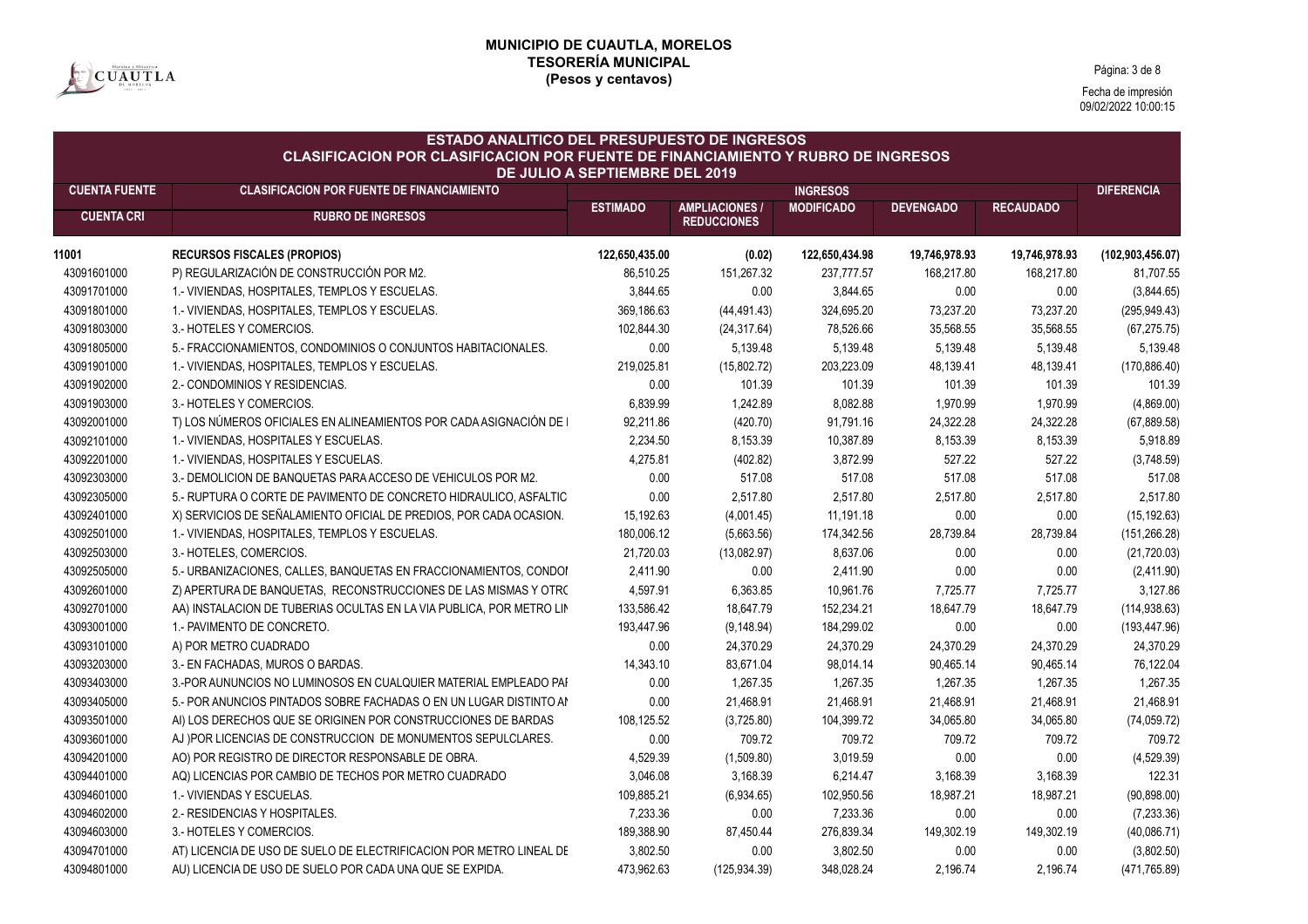

Página: 4 de 8

| <b>CUENTA FUENTE</b><br><b>CLASIFICACION POR FUENTE DE FINANCIAMIENTO</b><br><b>INGRESOS</b><br><b>AMPLIACIONES /</b><br><b>MODIFICADO</b><br><b>RECAUDADO</b><br><b>ESTIMADO</b><br><b>DEVENGADO</b><br><b>CUENTA CRI</b><br><b>RUBRO DE INGRESOS</b><br><b>REDUCCIONES</b><br><b>RECURSOS FISCALES (PROPIOS)</b><br>122,650,435.00<br>(0.02)<br>122,650,434.98<br>19,746,978.93<br>19,746,978.93<br>11001<br>43095101000<br>AX) APROBACIÓN DE PROYECTOS POR DERECHOS MUNICIPALES (LICENCIA D<br>22,258.62<br>22,258.62<br>22,258.62<br>22,258.62<br>0.00<br>43095301000<br>AZ) APROBACIÓN DE PROYECTOS POR DERECHOS MUNICIPALES LICENCIA DI<br>0.00<br>7,847.97<br>7,847.97<br>7,847.97<br>7,847.97<br>134,452.83<br>73,252.83<br>43100101000<br>1.- TRAMITACION, ANALISIS Y APROBACION DEL PROYECTO (POR CADA UNIDA<br>87,038.96<br>47,413.87<br>73,252.83<br>8,111.05<br>8,111.05<br>43100102000<br>2.- POR REGULARIZACION (SOBRE EL COSTO TOTAL DE LA POLIZA, SIN ADICIC<br>84,000.00<br>(12,888.95)<br>71,111.05<br>0.00<br>43100201000<br>1- POR LA REVISION GENERAL DEL PROYECTO, SOBRE EL PRESUPUESTO DE<br>72,000.00<br>54,000.00<br>0.00<br>(18,000.00)<br>43100301000<br>60,000.00<br>45,000.00<br>0.00<br>0.00<br>1.- TRAMITACION, ANALISIS, ESTUDIO Y APROBACION DEL PROYECTO, POR C/<br>(15,000.00)<br>72,000.00<br>43100302000<br>2.- POR LICENCIA (POR CADA FRACCION)<br>96,000.00<br>(24,000.00)<br>0.00<br>0.00<br>43100303000<br>3.- POR REGULARIZACION (SOBRE EL COSTO TOTAL DE LA POLIZA SIN ADICIO<br>0.00<br>1,267.35<br>1,267.35<br>1,267.35<br>1,267.35<br>43100403000<br>3.- POR LICENCIA (POR CADA FRACCION)<br>126,000.00<br>94,500.00<br>0.00<br>(31,500.00)<br>0.00<br>5.- POR REGULARIZACION (SOBRE EL COSTO TOTAL DE LA POLIZA SIN ADICIO<br>60,000.00<br>45,000.00<br>0.00<br>0.00<br>43100405000<br>(15,000.00)<br>43100501000<br>1.- POR REVISION GENERAL DEL PROYECTO, SOBRE EL PRESUPUESTO DE LA<br>60,000.00<br>(6,953.99)<br>53,046.01<br>8,046.01<br>8,046.01<br>0.00<br>43100502000<br>72,000.00<br>(18,000.00)<br>54,000.00<br>0.00<br>2.- POR LICENCIA (POR EL NOMERO DE UNIDADES).<br>43100601000<br>79,604.10<br>7,604.10<br>1.- POR LICENCIA (POR CADA FRACCION)<br>96,000.00<br>(16, 395.90)<br>7,604.10<br>43100603000<br>3.- POR TRAMITACION, ANALISIS, ESTUDIO Y APROBACION DEL PROYECTO: S(<br>0.00<br>24,138.03<br>24,138.03<br>24,138.03<br>24,138.03<br>43100701000<br>1.- REVISION GENERAL DEL PROYECTO: SOBRE EL AVALUO DE LAS OBRAS DE<br>(9, 107.85)<br>6,634.08<br>0.00<br>0.00<br>15,741.93<br>0.00<br>0.00<br>43100702000<br>2.- POR LICENCIA (POR EL NUMERO DE UNIDADES)<br>19,245.11<br>(4,529.40)<br>14,715.71<br>0.00<br>0.00<br>43100902000<br>2.- POR LICENCIA DE MODIFICACION (POR CADA FRACCION)<br>36,000.00<br>(9,000.00)<br>27,000.00<br>43101101000<br>1.- POR DOCUMENTO<br>0.00<br>844.90<br>844.90<br>844.90<br>844.90<br>168.98<br>43101102000<br>2.- POR PLANO<br>0.00<br>168.98<br>168.98<br>168.98<br>43101401000<br>538,690.02<br><b>DONACIONES</b><br>0.00<br>538,690.02<br>538,690.02<br>538,690.02<br>43110101000<br>227,696.38<br>119,065.75<br>346,762.13<br>150,206.33<br>150,206.33<br>A) AVALUOS CATASTRALES SOBRE EL VALOR DEL PREDIO.<br>43110301000<br>C) COPIA CERTIFICADA:<br>168,141.67<br>(63,035.96)<br>105,105.71<br>0.00<br>0.00<br>43110601000<br>F) COPIAS CERTIFICADAS DEL PLANO CATASTRAL CON ANOTACIONES DE CLA<br>264,668.87<br>98,565.26<br>363,234.13<br>162,896.72<br>162,896.72<br>79,965.63<br>43110701000<br>G) LEVANTAMIENTOS TOPOGRAFICOS, VERIFICACIONES Y APEOS O DESLINDI<br>54,647.29<br>25,318.34<br>35,283.02<br>35,283.02<br>43110801000<br>H) SERVICIOS RELACIONADOS CON LA MANIFESTACION DE CONSTRUCCION:<br>156, 151.31<br>47,814.13<br>203,965.44<br>74,689.11<br>74,689.11<br>43110902000<br>16,568.61<br>3,781.11<br>20,349.72<br>7,857.57<br>7,857.57<br>2.- SELLADO DE ESCRITURAS, TITULOS, RESOLUCION JUDICIAL O ADMINISTRA<br>43110903000<br>3,991.17<br>481.96<br>4,473.13<br>1,689.80<br>3.- DERECHOS DE INFORMACION, COPIAS E INSPECCIONES:<br>1,689.80<br>43110909000<br>23,565.29<br>7,971.62<br>31,536.91<br>13,180.44<br>13,180.44<br>9.- CONSTANCIAS DE ANTIGUEDAD DE CONSTRUCCION<br>43110910000<br>679.41<br>560.94<br>1,240.35<br>1,013.88<br>1,013.88<br>10.- CONSTANCIAS DEL ESTADO QUE GUARDA PREDIO<br>J) ALTA CON PLANO APROBADO POR LA DIRECCION DE FRACCIONAMIENTOS,<br>0.00<br>35,063.35<br>35,063.35<br>35,063.35<br>35,063.35<br>43111001000<br>7,097.16<br>K) CUALQUIER OTRO SERVICIO NO ESPECIFICADO<br>0.00<br>7,097.16<br>7,097.16<br>7,097.16<br>43111101000 | <b>ESTADO ANALITICO DEL PRESUPUESTO DE INGRESOS</b><br><b>CLASIFICACION POR CLASIFICACION POR FUENTE DE FINANCIAMIENTO Y RUBRO DE INGRESOS</b><br>DE JULIO A SEPTIEMBRE DEL 2019 |                                                                     |            |             |            |           |           |                    |  |  |
|--------------------------------------------------------------------------------------------------------------------------------------------------------------------------------------------------------------------------------------------------------------------------------------------------------------------------------------------------------------------------------------------------------------------------------------------------------------------------------------------------------------------------------------------------------------------------------------------------------------------------------------------------------------------------------------------------------------------------------------------------------------------------------------------------------------------------------------------------------------------------------------------------------------------------------------------------------------------------------------------------------------------------------------------------------------------------------------------------------------------------------------------------------------------------------------------------------------------------------------------------------------------------------------------------------------------------------------------------------------------------------------------------------------------------------------------------------------------------------------------------------------------------------------------------------------------------------------------------------------------------------------------------------------------------------------------------------------------------------------------------------------------------------------------------------------------------------------------------------------------------------------------------------------------------------------------------------------------------------------------------------------------------------------------------------------------------------------------------------------------------------------------------------------------------------------------------------------------------------------------------------------------------------------------------------------------------------------------------------------------------------------------------------------------------------------------------------------------------------------------------------------------------------------------------------------------------------------------------------------------------------------------------------------------------------------------------------------------------------------------------------------------------------------------------------------------------------------------------------------------------------------------------------------------------------------------------------------------------------------------------------------------------------------------------------------------------------------------------------------------------------------------------------------------------------------------------------------------------------------------------------------------------------------------------------------------------------------------------------------------------------------------------------------------------------------------------------------------------------------------------------------------------------------------------------------------------------------------------------------------------------------------------------------------------------------------------------------------------------------------------------------------------------------------------------------------------------------------------------------------------------------------------------------------------------------------------------------------------------------------------------------------------------------------------------------------------------------------------------------------------------------------------------------------------------------------------------------------------------------------------------------------------------------------------------------------------------------------------------------------------------------------------------------------------------------------------------------------------------------------------------------------------------------------------------------------------------------------------------------------------|----------------------------------------------------------------------------------------------------------------------------------------------------------------------------------|---------------------------------------------------------------------|------------|-------------|------------|-----------|-----------|--------------------|--|--|
|                                                                                                                                                                                                                                                                                                                                                                                                                                                                                                                                                                                                                                                                                                                                                                                                                                                                                                                                                                                                                                                                                                                                                                                                                                                                                                                                                                                                                                                                                                                                                                                                                                                                                                                                                                                                                                                                                                                                                                                                                                                                                                                                                                                                                                                                                                                                                                                                                                                                                                                                                                                                                                                                                                                                                                                                                                                                                                                                                                                                                                                                                                                                                                                                                                                                                                                                                                                                                                                                                                                                                                                                                                                                                                                                                                                                                                                                                                                                                                                                                                                                                                                                                                                                                                                                                                                                                                                                                                                                                                                                                                                                                          |                                                                                                                                                                                  |                                                                     |            |             |            |           |           | <b>DIFERENCIA</b>  |  |  |
|                                                                                                                                                                                                                                                                                                                                                                                                                                                                                                                                                                                                                                                                                                                                                                                                                                                                                                                                                                                                                                                                                                                                                                                                                                                                                                                                                                                                                                                                                                                                                                                                                                                                                                                                                                                                                                                                                                                                                                                                                                                                                                                                                                                                                                                                                                                                                                                                                                                                                                                                                                                                                                                                                                                                                                                                                                                                                                                                                                                                                                                                                                                                                                                                                                                                                                                                                                                                                                                                                                                                                                                                                                                                                                                                                                                                                                                                                                                                                                                                                                                                                                                                                                                                                                                                                                                                                                                                                                                                                                                                                                                                                          |                                                                                                                                                                                  |                                                                     |            |             |            |           |           |                    |  |  |
|                                                                                                                                                                                                                                                                                                                                                                                                                                                                                                                                                                                                                                                                                                                                                                                                                                                                                                                                                                                                                                                                                                                                                                                                                                                                                                                                                                                                                                                                                                                                                                                                                                                                                                                                                                                                                                                                                                                                                                                                                                                                                                                                                                                                                                                                                                                                                                                                                                                                                                                                                                                                                                                                                                                                                                                                                                                                                                                                                                                                                                                                                                                                                                                                                                                                                                                                                                                                                                                                                                                                                                                                                                                                                                                                                                                                                                                                                                                                                                                                                                                                                                                                                                                                                                                                                                                                                                                                                                                                                                                                                                                                                          |                                                                                                                                                                                  |                                                                     |            |             |            |           |           | (102, 903, 456.07) |  |  |
|                                                                                                                                                                                                                                                                                                                                                                                                                                                                                                                                                                                                                                                                                                                                                                                                                                                                                                                                                                                                                                                                                                                                                                                                                                                                                                                                                                                                                                                                                                                                                                                                                                                                                                                                                                                                                                                                                                                                                                                                                                                                                                                                                                                                                                                                                                                                                                                                                                                                                                                                                                                                                                                                                                                                                                                                                                                                                                                                                                                                                                                                                                                                                                                                                                                                                                                                                                                                                                                                                                                                                                                                                                                                                                                                                                                                                                                                                                                                                                                                                                                                                                                                                                                                                                                                                                                                                                                                                                                                                                                                                                                                                          |                                                                                                                                                                                  |                                                                     |            |             |            |           |           | 22,258.62          |  |  |
|                                                                                                                                                                                                                                                                                                                                                                                                                                                                                                                                                                                                                                                                                                                                                                                                                                                                                                                                                                                                                                                                                                                                                                                                                                                                                                                                                                                                                                                                                                                                                                                                                                                                                                                                                                                                                                                                                                                                                                                                                                                                                                                                                                                                                                                                                                                                                                                                                                                                                                                                                                                                                                                                                                                                                                                                                                                                                                                                                                                                                                                                                                                                                                                                                                                                                                                                                                                                                                                                                                                                                                                                                                                                                                                                                                                                                                                                                                                                                                                                                                                                                                                                                                                                                                                                                                                                                                                                                                                                                                                                                                                                                          |                                                                                                                                                                                  |                                                                     |            |             |            |           |           | 7,847.97           |  |  |
|                                                                                                                                                                                                                                                                                                                                                                                                                                                                                                                                                                                                                                                                                                                                                                                                                                                                                                                                                                                                                                                                                                                                                                                                                                                                                                                                                                                                                                                                                                                                                                                                                                                                                                                                                                                                                                                                                                                                                                                                                                                                                                                                                                                                                                                                                                                                                                                                                                                                                                                                                                                                                                                                                                                                                                                                                                                                                                                                                                                                                                                                                                                                                                                                                                                                                                                                                                                                                                                                                                                                                                                                                                                                                                                                                                                                                                                                                                                                                                                                                                                                                                                                                                                                                                                                                                                                                                                                                                                                                                                                                                                                                          |                                                                                                                                                                                  |                                                                     |            |             |            |           |           | (13,786.13)        |  |  |
|                                                                                                                                                                                                                                                                                                                                                                                                                                                                                                                                                                                                                                                                                                                                                                                                                                                                                                                                                                                                                                                                                                                                                                                                                                                                                                                                                                                                                                                                                                                                                                                                                                                                                                                                                                                                                                                                                                                                                                                                                                                                                                                                                                                                                                                                                                                                                                                                                                                                                                                                                                                                                                                                                                                                                                                                                                                                                                                                                                                                                                                                                                                                                                                                                                                                                                                                                                                                                                                                                                                                                                                                                                                                                                                                                                                                                                                                                                                                                                                                                                                                                                                                                                                                                                                                                                                                                                                                                                                                                                                                                                                                                          |                                                                                                                                                                                  |                                                                     |            |             |            |           |           | (75,888.95)        |  |  |
|                                                                                                                                                                                                                                                                                                                                                                                                                                                                                                                                                                                                                                                                                                                                                                                                                                                                                                                                                                                                                                                                                                                                                                                                                                                                                                                                                                                                                                                                                                                                                                                                                                                                                                                                                                                                                                                                                                                                                                                                                                                                                                                                                                                                                                                                                                                                                                                                                                                                                                                                                                                                                                                                                                                                                                                                                                                                                                                                                                                                                                                                                                                                                                                                                                                                                                                                                                                                                                                                                                                                                                                                                                                                                                                                                                                                                                                                                                                                                                                                                                                                                                                                                                                                                                                                                                                                                                                                                                                                                                                                                                                                                          |                                                                                                                                                                                  |                                                                     |            |             |            |           |           | (72,000.00)        |  |  |
|                                                                                                                                                                                                                                                                                                                                                                                                                                                                                                                                                                                                                                                                                                                                                                                                                                                                                                                                                                                                                                                                                                                                                                                                                                                                                                                                                                                                                                                                                                                                                                                                                                                                                                                                                                                                                                                                                                                                                                                                                                                                                                                                                                                                                                                                                                                                                                                                                                                                                                                                                                                                                                                                                                                                                                                                                                                                                                                                                                                                                                                                                                                                                                                                                                                                                                                                                                                                                                                                                                                                                                                                                                                                                                                                                                                                                                                                                                                                                                                                                                                                                                                                                                                                                                                                                                                                                                                                                                                                                                                                                                                                                          |                                                                                                                                                                                  |                                                                     |            |             |            |           |           | (60,000.00)        |  |  |
|                                                                                                                                                                                                                                                                                                                                                                                                                                                                                                                                                                                                                                                                                                                                                                                                                                                                                                                                                                                                                                                                                                                                                                                                                                                                                                                                                                                                                                                                                                                                                                                                                                                                                                                                                                                                                                                                                                                                                                                                                                                                                                                                                                                                                                                                                                                                                                                                                                                                                                                                                                                                                                                                                                                                                                                                                                                                                                                                                                                                                                                                                                                                                                                                                                                                                                                                                                                                                                                                                                                                                                                                                                                                                                                                                                                                                                                                                                                                                                                                                                                                                                                                                                                                                                                                                                                                                                                                                                                                                                                                                                                                                          |                                                                                                                                                                                  |                                                                     |            |             |            |           |           | (96,000.00)        |  |  |
|                                                                                                                                                                                                                                                                                                                                                                                                                                                                                                                                                                                                                                                                                                                                                                                                                                                                                                                                                                                                                                                                                                                                                                                                                                                                                                                                                                                                                                                                                                                                                                                                                                                                                                                                                                                                                                                                                                                                                                                                                                                                                                                                                                                                                                                                                                                                                                                                                                                                                                                                                                                                                                                                                                                                                                                                                                                                                                                                                                                                                                                                                                                                                                                                                                                                                                                                                                                                                                                                                                                                                                                                                                                                                                                                                                                                                                                                                                                                                                                                                                                                                                                                                                                                                                                                                                                                                                                                                                                                                                                                                                                                                          |                                                                                                                                                                                  |                                                                     |            |             |            |           |           | 1,267.35           |  |  |
|                                                                                                                                                                                                                                                                                                                                                                                                                                                                                                                                                                                                                                                                                                                                                                                                                                                                                                                                                                                                                                                                                                                                                                                                                                                                                                                                                                                                                                                                                                                                                                                                                                                                                                                                                                                                                                                                                                                                                                                                                                                                                                                                                                                                                                                                                                                                                                                                                                                                                                                                                                                                                                                                                                                                                                                                                                                                                                                                                                                                                                                                                                                                                                                                                                                                                                                                                                                                                                                                                                                                                                                                                                                                                                                                                                                                                                                                                                                                                                                                                                                                                                                                                                                                                                                                                                                                                                                                                                                                                                                                                                                                                          |                                                                                                                                                                                  |                                                                     |            |             |            |           |           | (126,000.00)       |  |  |
|                                                                                                                                                                                                                                                                                                                                                                                                                                                                                                                                                                                                                                                                                                                                                                                                                                                                                                                                                                                                                                                                                                                                                                                                                                                                                                                                                                                                                                                                                                                                                                                                                                                                                                                                                                                                                                                                                                                                                                                                                                                                                                                                                                                                                                                                                                                                                                                                                                                                                                                                                                                                                                                                                                                                                                                                                                                                                                                                                                                                                                                                                                                                                                                                                                                                                                                                                                                                                                                                                                                                                                                                                                                                                                                                                                                                                                                                                                                                                                                                                                                                                                                                                                                                                                                                                                                                                                                                                                                                                                                                                                                                                          |                                                                                                                                                                                  |                                                                     |            |             |            |           |           | (60,000.00)        |  |  |
|                                                                                                                                                                                                                                                                                                                                                                                                                                                                                                                                                                                                                                                                                                                                                                                                                                                                                                                                                                                                                                                                                                                                                                                                                                                                                                                                                                                                                                                                                                                                                                                                                                                                                                                                                                                                                                                                                                                                                                                                                                                                                                                                                                                                                                                                                                                                                                                                                                                                                                                                                                                                                                                                                                                                                                                                                                                                                                                                                                                                                                                                                                                                                                                                                                                                                                                                                                                                                                                                                                                                                                                                                                                                                                                                                                                                                                                                                                                                                                                                                                                                                                                                                                                                                                                                                                                                                                                                                                                                                                                                                                                                                          |                                                                                                                                                                                  |                                                                     |            |             |            |           |           | (51, 953.99)       |  |  |
|                                                                                                                                                                                                                                                                                                                                                                                                                                                                                                                                                                                                                                                                                                                                                                                                                                                                                                                                                                                                                                                                                                                                                                                                                                                                                                                                                                                                                                                                                                                                                                                                                                                                                                                                                                                                                                                                                                                                                                                                                                                                                                                                                                                                                                                                                                                                                                                                                                                                                                                                                                                                                                                                                                                                                                                                                                                                                                                                                                                                                                                                                                                                                                                                                                                                                                                                                                                                                                                                                                                                                                                                                                                                                                                                                                                                                                                                                                                                                                                                                                                                                                                                                                                                                                                                                                                                                                                                                                                                                                                                                                                                                          |                                                                                                                                                                                  |                                                                     |            |             |            |           |           | (72,000.00)        |  |  |
|                                                                                                                                                                                                                                                                                                                                                                                                                                                                                                                                                                                                                                                                                                                                                                                                                                                                                                                                                                                                                                                                                                                                                                                                                                                                                                                                                                                                                                                                                                                                                                                                                                                                                                                                                                                                                                                                                                                                                                                                                                                                                                                                                                                                                                                                                                                                                                                                                                                                                                                                                                                                                                                                                                                                                                                                                                                                                                                                                                                                                                                                                                                                                                                                                                                                                                                                                                                                                                                                                                                                                                                                                                                                                                                                                                                                                                                                                                                                                                                                                                                                                                                                                                                                                                                                                                                                                                                                                                                                                                                                                                                                                          |                                                                                                                                                                                  |                                                                     |            |             |            |           |           | (88, 395.90)       |  |  |
|                                                                                                                                                                                                                                                                                                                                                                                                                                                                                                                                                                                                                                                                                                                                                                                                                                                                                                                                                                                                                                                                                                                                                                                                                                                                                                                                                                                                                                                                                                                                                                                                                                                                                                                                                                                                                                                                                                                                                                                                                                                                                                                                                                                                                                                                                                                                                                                                                                                                                                                                                                                                                                                                                                                                                                                                                                                                                                                                                                                                                                                                                                                                                                                                                                                                                                                                                                                                                                                                                                                                                                                                                                                                                                                                                                                                                                                                                                                                                                                                                                                                                                                                                                                                                                                                                                                                                                                                                                                                                                                                                                                                                          |                                                                                                                                                                                  |                                                                     |            |             |            |           |           | 24,138.03          |  |  |
|                                                                                                                                                                                                                                                                                                                                                                                                                                                                                                                                                                                                                                                                                                                                                                                                                                                                                                                                                                                                                                                                                                                                                                                                                                                                                                                                                                                                                                                                                                                                                                                                                                                                                                                                                                                                                                                                                                                                                                                                                                                                                                                                                                                                                                                                                                                                                                                                                                                                                                                                                                                                                                                                                                                                                                                                                                                                                                                                                                                                                                                                                                                                                                                                                                                                                                                                                                                                                                                                                                                                                                                                                                                                                                                                                                                                                                                                                                                                                                                                                                                                                                                                                                                                                                                                                                                                                                                                                                                                                                                                                                                                                          |                                                                                                                                                                                  |                                                                     |            |             |            |           |           | (15,741.93)        |  |  |
|                                                                                                                                                                                                                                                                                                                                                                                                                                                                                                                                                                                                                                                                                                                                                                                                                                                                                                                                                                                                                                                                                                                                                                                                                                                                                                                                                                                                                                                                                                                                                                                                                                                                                                                                                                                                                                                                                                                                                                                                                                                                                                                                                                                                                                                                                                                                                                                                                                                                                                                                                                                                                                                                                                                                                                                                                                                                                                                                                                                                                                                                                                                                                                                                                                                                                                                                                                                                                                                                                                                                                                                                                                                                                                                                                                                                                                                                                                                                                                                                                                                                                                                                                                                                                                                                                                                                                                                                                                                                                                                                                                                                                          |                                                                                                                                                                                  |                                                                     |            |             |            |           |           | (19, 245.11)       |  |  |
|                                                                                                                                                                                                                                                                                                                                                                                                                                                                                                                                                                                                                                                                                                                                                                                                                                                                                                                                                                                                                                                                                                                                                                                                                                                                                                                                                                                                                                                                                                                                                                                                                                                                                                                                                                                                                                                                                                                                                                                                                                                                                                                                                                                                                                                                                                                                                                                                                                                                                                                                                                                                                                                                                                                                                                                                                                                                                                                                                                                                                                                                                                                                                                                                                                                                                                                                                                                                                                                                                                                                                                                                                                                                                                                                                                                                                                                                                                                                                                                                                                                                                                                                                                                                                                                                                                                                                                                                                                                                                                                                                                                                                          |                                                                                                                                                                                  |                                                                     |            |             |            |           |           | (36,000.00)        |  |  |
|                                                                                                                                                                                                                                                                                                                                                                                                                                                                                                                                                                                                                                                                                                                                                                                                                                                                                                                                                                                                                                                                                                                                                                                                                                                                                                                                                                                                                                                                                                                                                                                                                                                                                                                                                                                                                                                                                                                                                                                                                                                                                                                                                                                                                                                                                                                                                                                                                                                                                                                                                                                                                                                                                                                                                                                                                                                                                                                                                                                                                                                                                                                                                                                                                                                                                                                                                                                                                                                                                                                                                                                                                                                                                                                                                                                                                                                                                                                                                                                                                                                                                                                                                                                                                                                                                                                                                                                                                                                                                                                                                                                                                          |                                                                                                                                                                                  |                                                                     |            |             |            |           |           | 844.90             |  |  |
|                                                                                                                                                                                                                                                                                                                                                                                                                                                                                                                                                                                                                                                                                                                                                                                                                                                                                                                                                                                                                                                                                                                                                                                                                                                                                                                                                                                                                                                                                                                                                                                                                                                                                                                                                                                                                                                                                                                                                                                                                                                                                                                                                                                                                                                                                                                                                                                                                                                                                                                                                                                                                                                                                                                                                                                                                                                                                                                                                                                                                                                                                                                                                                                                                                                                                                                                                                                                                                                                                                                                                                                                                                                                                                                                                                                                                                                                                                                                                                                                                                                                                                                                                                                                                                                                                                                                                                                                                                                                                                                                                                                                                          |                                                                                                                                                                                  |                                                                     |            |             |            |           |           | 168.98             |  |  |
|                                                                                                                                                                                                                                                                                                                                                                                                                                                                                                                                                                                                                                                                                                                                                                                                                                                                                                                                                                                                                                                                                                                                                                                                                                                                                                                                                                                                                                                                                                                                                                                                                                                                                                                                                                                                                                                                                                                                                                                                                                                                                                                                                                                                                                                                                                                                                                                                                                                                                                                                                                                                                                                                                                                                                                                                                                                                                                                                                                                                                                                                                                                                                                                                                                                                                                                                                                                                                                                                                                                                                                                                                                                                                                                                                                                                                                                                                                                                                                                                                                                                                                                                                                                                                                                                                                                                                                                                                                                                                                                                                                                                                          |                                                                                                                                                                                  |                                                                     |            |             |            |           |           | 538,690.02         |  |  |
|                                                                                                                                                                                                                                                                                                                                                                                                                                                                                                                                                                                                                                                                                                                                                                                                                                                                                                                                                                                                                                                                                                                                                                                                                                                                                                                                                                                                                                                                                                                                                                                                                                                                                                                                                                                                                                                                                                                                                                                                                                                                                                                                                                                                                                                                                                                                                                                                                                                                                                                                                                                                                                                                                                                                                                                                                                                                                                                                                                                                                                                                                                                                                                                                                                                                                                                                                                                                                                                                                                                                                                                                                                                                                                                                                                                                                                                                                                                                                                                                                                                                                                                                                                                                                                                                                                                                                                                                                                                                                                                                                                                                                          |                                                                                                                                                                                  |                                                                     |            |             |            |           |           | (77, 490.05)       |  |  |
|                                                                                                                                                                                                                                                                                                                                                                                                                                                                                                                                                                                                                                                                                                                                                                                                                                                                                                                                                                                                                                                                                                                                                                                                                                                                                                                                                                                                                                                                                                                                                                                                                                                                                                                                                                                                                                                                                                                                                                                                                                                                                                                                                                                                                                                                                                                                                                                                                                                                                                                                                                                                                                                                                                                                                                                                                                                                                                                                                                                                                                                                                                                                                                                                                                                                                                                                                                                                                                                                                                                                                                                                                                                                                                                                                                                                                                                                                                                                                                                                                                                                                                                                                                                                                                                                                                                                                                                                                                                                                                                                                                                                                          |                                                                                                                                                                                  |                                                                     |            |             |            |           |           | (168, 141.67)      |  |  |
|                                                                                                                                                                                                                                                                                                                                                                                                                                                                                                                                                                                                                                                                                                                                                                                                                                                                                                                                                                                                                                                                                                                                                                                                                                                                                                                                                                                                                                                                                                                                                                                                                                                                                                                                                                                                                                                                                                                                                                                                                                                                                                                                                                                                                                                                                                                                                                                                                                                                                                                                                                                                                                                                                                                                                                                                                                                                                                                                                                                                                                                                                                                                                                                                                                                                                                                                                                                                                                                                                                                                                                                                                                                                                                                                                                                                                                                                                                                                                                                                                                                                                                                                                                                                                                                                                                                                                                                                                                                                                                                                                                                                                          |                                                                                                                                                                                  |                                                                     |            |             |            |           |           | (101, 772.15)      |  |  |
|                                                                                                                                                                                                                                                                                                                                                                                                                                                                                                                                                                                                                                                                                                                                                                                                                                                                                                                                                                                                                                                                                                                                                                                                                                                                                                                                                                                                                                                                                                                                                                                                                                                                                                                                                                                                                                                                                                                                                                                                                                                                                                                                                                                                                                                                                                                                                                                                                                                                                                                                                                                                                                                                                                                                                                                                                                                                                                                                                                                                                                                                                                                                                                                                                                                                                                                                                                                                                                                                                                                                                                                                                                                                                                                                                                                                                                                                                                                                                                                                                                                                                                                                                                                                                                                                                                                                                                                                                                                                                                                                                                                                                          |                                                                                                                                                                                  |                                                                     |            |             |            |           |           | (19, 364.27)       |  |  |
|                                                                                                                                                                                                                                                                                                                                                                                                                                                                                                                                                                                                                                                                                                                                                                                                                                                                                                                                                                                                                                                                                                                                                                                                                                                                                                                                                                                                                                                                                                                                                                                                                                                                                                                                                                                                                                                                                                                                                                                                                                                                                                                                                                                                                                                                                                                                                                                                                                                                                                                                                                                                                                                                                                                                                                                                                                                                                                                                                                                                                                                                                                                                                                                                                                                                                                                                                                                                                                                                                                                                                                                                                                                                                                                                                                                                                                                                                                                                                                                                                                                                                                                                                                                                                                                                                                                                                                                                                                                                                                                                                                                                                          |                                                                                                                                                                                  |                                                                     |            |             |            |           |           | (81, 462.20)       |  |  |
|                                                                                                                                                                                                                                                                                                                                                                                                                                                                                                                                                                                                                                                                                                                                                                                                                                                                                                                                                                                                                                                                                                                                                                                                                                                                                                                                                                                                                                                                                                                                                                                                                                                                                                                                                                                                                                                                                                                                                                                                                                                                                                                                                                                                                                                                                                                                                                                                                                                                                                                                                                                                                                                                                                                                                                                                                                                                                                                                                                                                                                                                                                                                                                                                                                                                                                                                                                                                                                                                                                                                                                                                                                                                                                                                                                                                                                                                                                                                                                                                                                                                                                                                                                                                                                                                                                                                                                                                                                                                                                                                                                                                                          |                                                                                                                                                                                  |                                                                     |            |             |            |           |           | (8,711.04)         |  |  |
|                                                                                                                                                                                                                                                                                                                                                                                                                                                                                                                                                                                                                                                                                                                                                                                                                                                                                                                                                                                                                                                                                                                                                                                                                                                                                                                                                                                                                                                                                                                                                                                                                                                                                                                                                                                                                                                                                                                                                                                                                                                                                                                                                                                                                                                                                                                                                                                                                                                                                                                                                                                                                                                                                                                                                                                                                                                                                                                                                                                                                                                                                                                                                                                                                                                                                                                                                                                                                                                                                                                                                                                                                                                                                                                                                                                                                                                                                                                                                                                                                                                                                                                                                                                                                                                                                                                                                                                                                                                                                                                                                                                                                          |                                                                                                                                                                                  |                                                                     |            |             |            |           |           | (2,301.37)         |  |  |
|                                                                                                                                                                                                                                                                                                                                                                                                                                                                                                                                                                                                                                                                                                                                                                                                                                                                                                                                                                                                                                                                                                                                                                                                                                                                                                                                                                                                                                                                                                                                                                                                                                                                                                                                                                                                                                                                                                                                                                                                                                                                                                                                                                                                                                                                                                                                                                                                                                                                                                                                                                                                                                                                                                                                                                                                                                                                                                                                                                                                                                                                                                                                                                                                                                                                                                                                                                                                                                                                                                                                                                                                                                                                                                                                                                                                                                                                                                                                                                                                                                                                                                                                                                                                                                                                                                                                                                                                                                                                                                                                                                                                                          |                                                                                                                                                                                  |                                                                     |            |             |            |           |           | (10, 384.85)       |  |  |
|                                                                                                                                                                                                                                                                                                                                                                                                                                                                                                                                                                                                                                                                                                                                                                                                                                                                                                                                                                                                                                                                                                                                                                                                                                                                                                                                                                                                                                                                                                                                                                                                                                                                                                                                                                                                                                                                                                                                                                                                                                                                                                                                                                                                                                                                                                                                                                                                                                                                                                                                                                                                                                                                                                                                                                                                                                                                                                                                                                                                                                                                                                                                                                                                                                                                                                                                                                                                                                                                                                                                                                                                                                                                                                                                                                                                                                                                                                                                                                                                                                                                                                                                                                                                                                                                                                                                                                                                                                                                                                                                                                                                                          |                                                                                                                                                                                  |                                                                     |            |             |            |           |           | 334.47             |  |  |
|                                                                                                                                                                                                                                                                                                                                                                                                                                                                                                                                                                                                                                                                                                                                                                                                                                                                                                                                                                                                                                                                                                                                                                                                                                                                                                                                                                                                                                                                                                                                                                                                                                                                                                                                                                                                                                                                                                                                                                                                                                                                                                                                                                                                                                                                                                                                                                                                                                                                                                                                                                                                                                                                                                                                                                                                                                                                                                                                                                                                                                                                                                                                                                                                                                                                                                                                                                                                                                                                                                                                                                                                                                                                                                                                                                                                                                                                                                                                                                                                                                                                                                                                                                                                                                                                                                                                                                                                                                                                                                                                                                                                                          |                                                                                                                                                                                  |                                                                     |            |             |            |           |           | 35,063.35          |  |  |
|                                                                                                                                                                                                                                                                                                                                                                                                                                                                                                                                                                                                                                                                                                                                                                                                                                                                                                                                                                                                                                                                                                                                                                                                                                                                                                                                                                                                                                                                                                                                                                                                                                                                                                                                                                                                                                                                                                                                                                                                                                                                                                                                                                                                                                                                                                                                                                                                                                                                                                                                                                                                                                                                                                                                                                                                                                                                                                                                                                                                                                                                                                                                                                                                                                                                                                                                                                                                                                                                                                                                                                                                                                                                                                                                                                                                                                                                                                                                                                                                                                                                                                                                                                                                                                                                                                                                                                                                                                                                                                                                                                                                                          |                                                                                                                                                                                  |                                                                     |            |             |            |           |           | 7,097.16           |  |  |
|                                                                                                                                                                                                                                                                                                                                                                                                                                                                                                                                                                                                                                                                                                                                                                                                                                                                                                                                                                                                                                                                                                                                                                                                                                                                                                                                                                                                                                                                                                                                                                                                                                                                                                                                                                                                                                                                                                                                                                                                                                                                                                                                                                                                                                                                                                                                                                                                                                                                                                                                                                                                                                                                                                                                                                                                                                                                                                                                                                                                                                                                                                                                                                                                                                                                                                                                                                                                                                                                                                                                                                                                                                                                                                                                                                                                                                                                                                                                                                                                                                                                                                                                                                                                                                                                                                                                                                                                                                                                                                                                                                                                                          | 43120104000                                                                                                                                                                      | 10. 11 Y 12.- POR ANUNCIOS NO LUMINOSOS EN CUALQUIER MATERIAL EMPLE | 774,775.13 | (58,029.64) | 716,745.49 | 12,011.12 | 12,011.12 | (762, 764.01)      |  |  |
| 2,489.90<br>2,489.90<br>43120105000<br>13, 14 Y 15.- POR ANUNCIOS LUMINOSOS ANUAL POR METRO CUADRADO<br>1,278,797.62<br>(58, 819.65)<br>1,219,977.97                                                                                                                                                                                                                                                                                                                                                                                                                                                                                                                                                                                                                                                                                                                                                                                                                                                                                                                                                                                                                                                                                                                                                                                                                                                                                                                                                                                                                                                                                                                                                                                                                                                                                                                                                                                                                                                                                                                                                                                                                                                                                                                                                                                                                                                                                                                                                                                                                                                                                                                                                                                                                                                                                                                                                                                                                                                                                                                                                                                                                                                                                                                                                                                                                                                                                                                                                                                                                                                                                                                                                                                                                                                                                                                                                                                                                                                                                                                                                                                                                                                                                                                                                                                                                                                                                                                                                                                                                                                                     |                                                                                                                                                                                  |                                                                     |            |             |            |           |           | (1,276,307.72)     |  |  |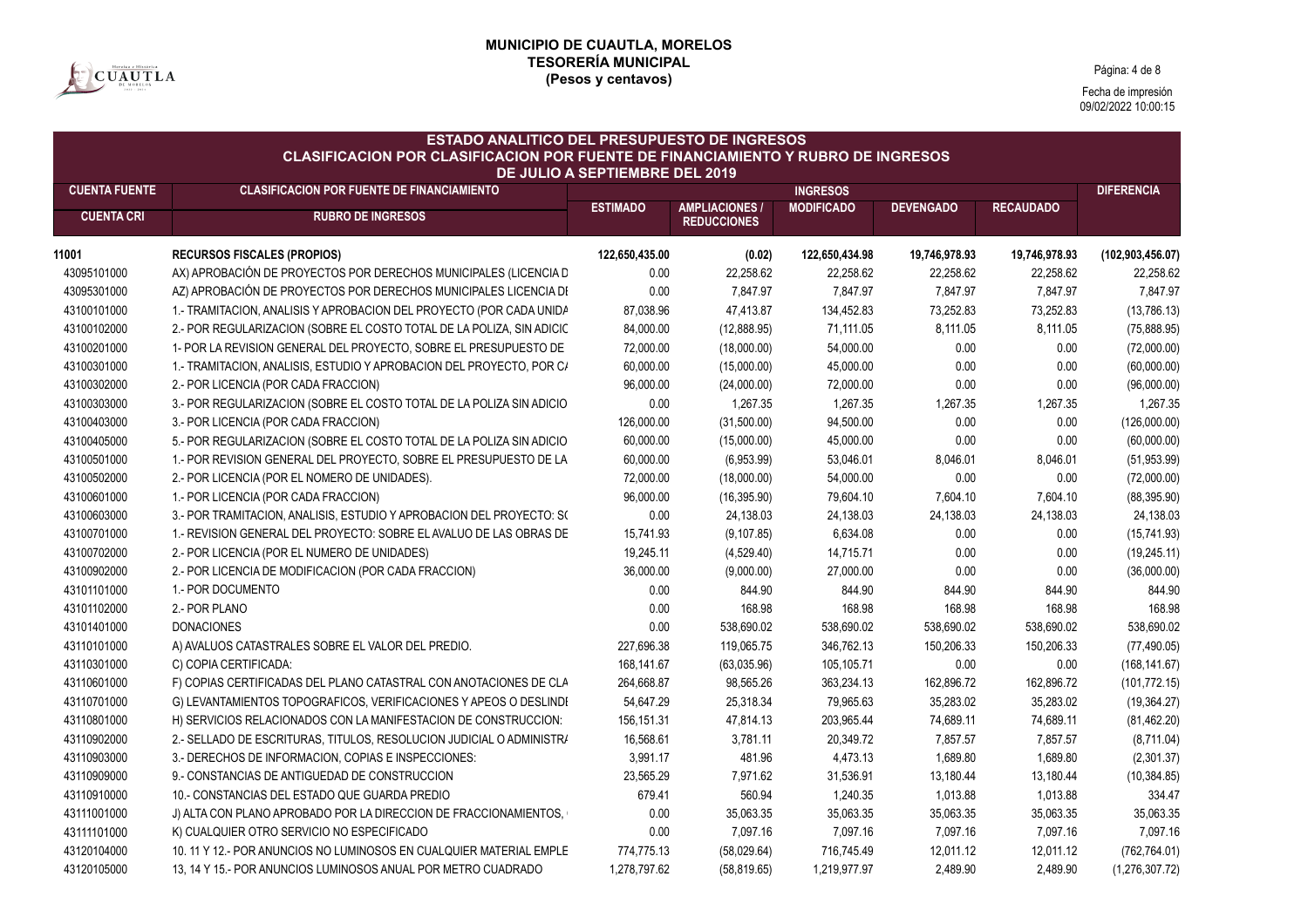

Página: 5 de 8

| <b>ESTADO ANALITICO DEL PRESUPUESTO DE INGRESOS</b><br><b>CLASIFICACION POR CLASIFICACION POR FUENTE DE FINANCIAMIENTO Y RUBRO DE INGRESOS</b> |                                                                      |                 |                                           |                   |                  |                  |                    |  |  |
|------------------------------------------------------------------------------------------------------------------------------------------------|----------------------------------------------------------------------|-----------------|-------------------------------------------|-------------------|------------------|------------------|--------------------|--|--|
| <b>DE JULIO A SEPTIEMBRE DEL 2019</b><br><b>CUENTA FUENTE</b><br><b>CLASIFICACION POR FUENTE DE FINANCIAMIENTO</b><br><b>INGRESOS</b>          |                                                                      |                 |                                           |                   |                  |                  |                    |  |  |
| <b>CUENTA CRI</b>                                                                                                                              | <b>RUBRO DE INGRESOS</b>                                             | <b>ESTIMADO</b> | <b>AMPLIACIONES</b><br><b>REDUCCIONES</b> | <b>MODIFICADO</b> | <b>DEVENGADO</b> | <b>RECAUDADO</b> | <b>DIFERENCIA</b>  |  |  |
| 11001                                                                                                                                          | <b>RECURSOS FISCALES (PROPIOS)</b>                                   | 122,650,435.00  | (0.02)                                    | 122,650,434.98    | 19,746,978.93    | 19,746,978.93    | (102, 903, 456.07) |  |  |
| 43120106000                                                                                                                                    | 16, 17 Y 18.- POR ANUNCIOS PINTADOS SOBRE FACHADAS O EN LUGAR DISTIN | 131,929.14      | (1,509.80)                                | 130,419.34        | 0.00             | 0.00             | (131, 929.14)      |  |  |
| 43120107000                                                                                                                                    | 19, 20 Y 21.- POR ANUNCIOS ESPECTACULARES ANUAL.                     | 202,161.45      | (6,400.00)                                | 195,761.45        | 0.00             | 0.00             | (202, 161.45)      |  |  |
| 43120108000                                                                                                                                    | 22, 23 Y 24.- POR ANUNCIOS TRANSITORIOS IMPRESOS POR EL PERMISO      | 47,270.66       | 8,957.36                                  | 56,228.02         | 12,957.36        | 12,957.36        | (34, 313.30)       |  |  |
| 43120109000                                                                                                                                    | 25, 26 Y 27 - POR ANUNCIOS POR MEDIO DE PERIFONEO U OTROS DE CARACT  | 19,088.00       | 1,421.08                                  | 20,509.08         | 6,132.28         | 6,132.28         | (12, 955.72)       |  |  |
| 43130101000                                                                                                                                    | 1- CONSTANCIA DE NO ADEUDO, POR CADA IMPUESTODERECHO O CONTRIBU      | 51,232.29       | 65,654.93                                 | 116,887.22        | 80,603.46        | 80,603.46        | 29,371.17          |  |  |
| 43130201000                                                                                                                                    | EXPEDICIÓN DE CONSTANCIAS                                            | 254,516.71      | (40,061.89)                               | 214,454.82        | 13,011.46        | 13,011.46        | (241, 505.25)      |  |  |
| 43130305000                                                                                                                                    | 5.- CUALQUIER OTRA CERTIFICACIÓN O CONSTANCIA QUE SE EXPIDA DISTINT  | 0.00            | 52,138.78                                 | 52,138.78         | 52,138.78        | 52,138.78        | 52,138.78          |  |  |
| 43140101000                                                                                                                                    | A) ORDINARIAS:                                                       | 1,762,521.18    | 103,570.97                                | 1,866,092.15      | 480,210.14       | 480,210.14       | (1,282,311.04)     |  |  |
| 43140102000                                                                                                                                    | B) ACTAS INTERESTATALES (DE OTROS MUNICIPIOS)                        | 68,336.58       | 6,395.29                                  | 74,731.87         | 32,297.07        | 32,297.07        | (36,039.51)        |  |  |
| 43140103000                                                                                                                                    | C) ACTAS INTERESTATALES (OTROS ESTADOS)                              | 0.00            | 35,870.84                                 | 35,870.84         | 35,870.84        | 35,870.84        | 35,870.84          |  |  |
| 43140202000                                                                                                                                    | B) REGISTRO DE RECONOCIMIENTO DE HIJOS:                              | 35,277.93       | (8,739.44)                                | 26,538.49         | 1,415.20         | 1,415.20         | (33,862.73)        |  |  |
| 43140301000                                                                                                                                    | 3.- CUALQUIER OTRA CLASE DE DOCUMENTOS DISTINTOS A LOS ANTERIORES    | 1,177,468.89    | (149, 489.36)                             | 1,027,979.53      | 138,225.64       | 138,225.64       | (1,039,243.25)     |  |  |
| 43140401000                                                                                                                                    | A) EN LA OFICINA DEL REGISTRO CIVIL                                  | 425,937.32      | 24,291.73                                 | 450,229.05        | 102,672.24       | 102,672.24       | (323, 265.08)      |  |  |
| 43140403000                                                                                                                                    | C) EN DOMICILIOS PARTICULARES.                                       | 200,108.78      | (2,087.62)                                | 198,021.16        | 17,818.94        | 17,818.94        | (182, 289.84)      |  |  |
| 43140601000                                                                                                                                    | 6.- DIVORCIO ADMINISTRATIVO                                          | 25,819.20       | (12, 396.87)                              | 13,422.33         | 4,815.93         | 4,815.93         | (21,003.27)        |  |  |
| 43140701000                                                                                                                                    | 7.- CONSTANCIA DE SOLTERIA                                           | 39,808.87       | (4,754.07)                                | 35,054.80         | 4,942.73         | 4,942.73         | (34, 866.14)       |  |  |
| 43140801000                                                                                                                                    | 8.- CONSTANCIA DE INEXISTENCIA, NACIMIENTO, MATRIMONIO Y DEFUNCION   | 0.00            | 337.96                                    | 337.96            | 337.96           | 337.96           | 337.96             |  |  |
| 43141101000                                                                                                                                    | 11.- ANOTACIONES MARGINALES POR ORDEN ADMINISTRATIVA DE LA DIRECC    | 85,535.00       | (25, 253.46)                              | 60,281.54         | 0.00             | 0.00             | (85, 535.00)       |  |  |
| 43141201000                                                                                                                                    | 12.- INSERCIONES                                                     | 21,859.04       | (7,389.82)                                | 14,469.22         | 1,351.84         | 1,351.84         | (20, 507.20)       |  |  |
| 43141301000                                                                                                                                    | 13.- ANOTACIONES MARGINALES A LAS ACTAS DEL REGISTRO CIVIL POR ORDI  | 111.912.16      | 60,188.25                                 | 172,100.41        | 63,992.73        | 63,992.73        | (47, 919.43)       |  |  |
| 43141801000                                                                                                                                    | 18.- CERTIFICACIONES DE ACTAS.                                       | 0.00            | 929.40                                    | 929.40            | 929.40           | 929.40           | 929.40             |  |  |
| 43141901000                                                                                                                                    | 19.- CERTIFICACION DE DOCUMENTOS DISTINTOS A LOS SEÑALADOS EN INCIS  | 0.00            | 2,281.23                                  | 2,281.23          | 2,281.23         | 2,281.23         | 2,281.23           |  |  |
| 43142101000                                                                                                                                    | 21.- BUSQUEDAS:                                                      | 162,562.15      | (22,609.47)                               | 139,952.68        | 12,167.04        | 12,167.04        | (150, 395.11)      |  |  |
| 43142301000                                                                                                                                    | 23.- POR TRASLADO DE UN CADAVER FUERA DEL ESTADO.                    | 81,678.74       | 1,314.38                                  | 82,993.12         | 16,302.46        | 16,302.46        | (65, 376.28)       |  |  |
| 43142401000                                                                                                                                    | 24.- POR TRASLADO DE UN CADAVER DENTRO DEL ESTADO.                   | 333,378.16      | 1,387.91                                  | 334,766.07        | 69,966.81        | 69,966.81        | (263, 411.35)      |  |  |
| 43142601000                                                                                                                                    | A) PANTEONES DENTRO DEL MUNICIPIO                                    | 279,225.00      | 18,522.89                                 | 297,747.89        | 81,059.71        | 81,059.71        | (198, 165.29)      |  |  |
| 43142602000                                                                                                                                    | B) PANTEON MUNICIPAL                                                 | 106,786.41      | 2,870.03                                  | 109,656.44        | 20,700.05        | 20,700.05        | (86,086.36)        |  |  |
| 43142603000                                                                                                                                    | C) PANTEON JARDINES DEL RECUERDO                                     | 232,893.65      | 8,041.67                                  | 240,935.32        | 55,577.81        | 55,577.81        | (177, 315.84)      |  |  |
| 43143001000                                                                                                                                    | 30.- AUTORIZACION PARA CREMACIONES.                                  | 28,285.94       | (2,903.52)                                | 25,382.42         | 6,759.20         | 6,759.20         | (21, 526.74)       |  |  |
| 43150101000                                                                                                                                    | A) POR LA LICENCIA DE APERTURA.                                      | 2,242,716.00    | (249,094.66)                              | 1,993,621.34      | 147,366.62       | 147,366.62       | (2,095,349.38)     |  |  |
| 43150102000                                                                                                                                    | B) POR EL REFRENDO ANUAL                                             | 3,275,084.58    | 1,156,907.67                              | 4,431,992.25      | 1,442,241.51     | 1,442,241.51     | (1,832,843.07)     |  |  |
| 43150103000                                                                                                                                    | C) POR LA AUTORIZACIÓN (EVENTO POR DÍA) POR BARRA.                   | 0.00            | 2,534.70                                  | 2,534.70          | 2,534.70         | 2,534.70         | 2,534.70           |  |  |
| 43150104000                                                                                                                                    | D) POR EL CAMBIO DE DOMICILIO, AMPLIACIÓN DE PRODUCTOS RELACIONAD    | 182,647.47      | 461.59                                    | 183,109.06        | 55,222.66        | 55,222.66        | (127, 424.81)      |  |  |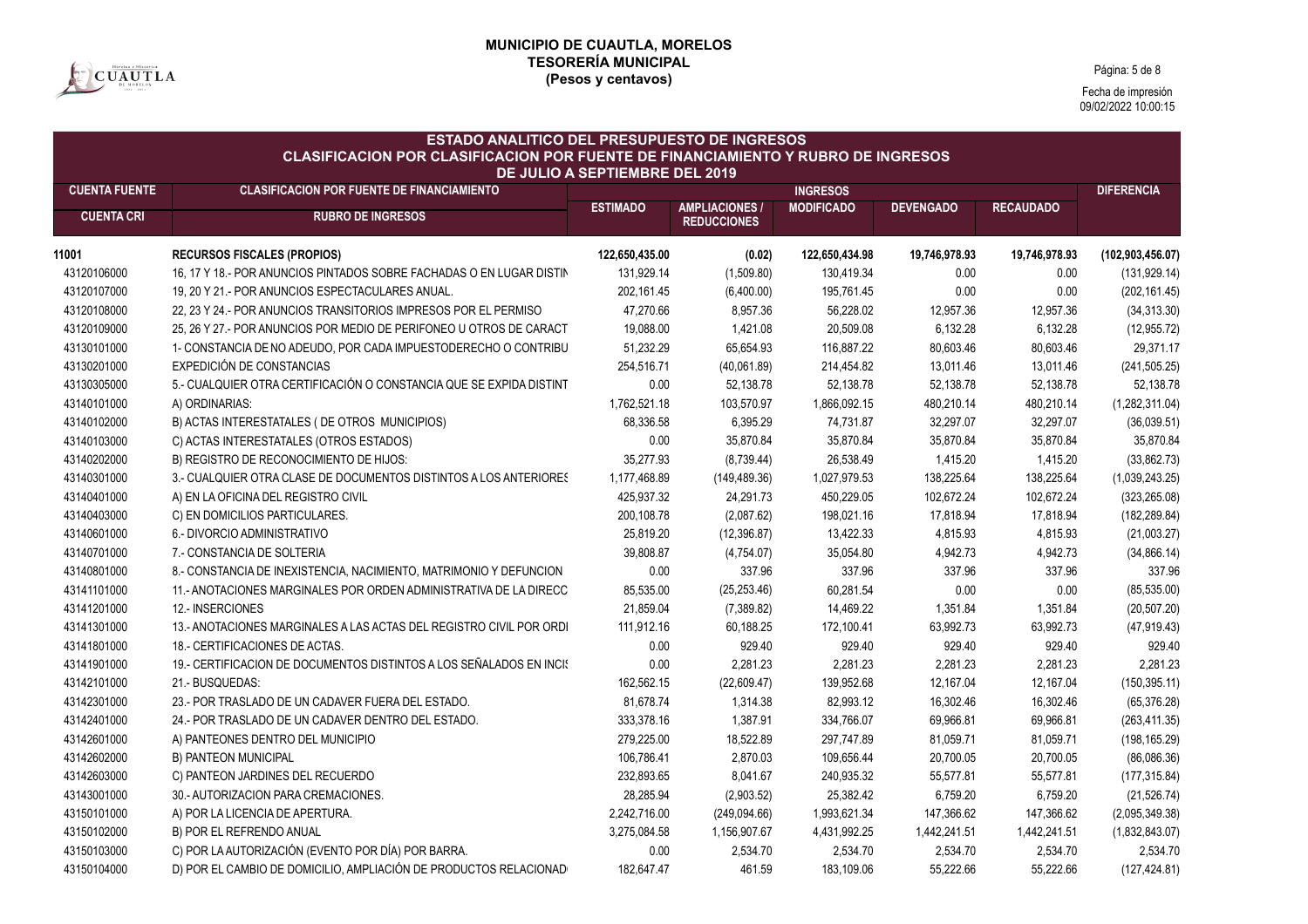

Página: 6 de 8

| <b>ESTADO ANALITICO DEL PRESUPUESTO DE INGRESOS</b><br><b>CLASIFICACION POR CLASIFICACION POR FUENTE DE FINANCIAMIENTO Y RUBRO DE INGRESOS</b><br>DE JULIO A SEPTIEMBRE DEL 2019 |                                                                      |                 |                                             |                   |                  |                  |                    |  |  |
|----------------------------------------------------------------------------------------------------------------------------------------------------------------------------------|----------------------------------------------------------------------|-----------------|---------------------------------------------|-------------------|------------------|------------------|--------------------|--|--|
| <b>CUENTA FUENTE</b>                                                                                                                                                             | <b>CLASIFICACION POR FUENTE DE FINANCIAMIENTO</b>                    |                 |                                             | <b>INGRESOS</b>   |                  |                  | <b>DIFERENCIA</b>  |  |  |
| <b>CUENTA CRI</b>                                                                                                                                                                | <b>RUBRO DE INGRESOS</b>                                             | <b>ESTIMADO</b> | <b>AMPLIACIONES /</b><br><b>REDUCCIONES</b> | <b>MODIFICADO</b> | <b>DEVENGADO</b> | <b>RECAUDADO</b> |                    |  |  |
| 11001                                                                                                                                                                            | <b>RECURSOS FISCALES (PROPIOS)</b>                                   | 122,650,435.00  | (0.02)                                      | 122,650,434.98    | 19,746,978.93    | 19,746,978.93    | (102, 903, 456.07) |  |  |
| 43150105000                                                                                                                                                                      | E) HORAS EXTRAS EN ESTABLECIMIENTOS COMERCIALES, FUERA DE HORARI     | 454,479.04      | (15, 111.51)                                | 439,367.53        | 32,528.65        | 32,528.65        | (421, 950.39)      |  |  |
| 43150106000                                                                                                                                                                      | F) HORAS EXTRAS EN BARES, CANTINAS, DISCOTECA Y DEMÁS, FUERA DEL H   | 169,269.91      | (43, 647.57)                                | 125,622.34        | 4,704.40         | 4,704.40         | (164, 565.51)      |  |  |
| 43150107000                                                                                                                                                                      | G) POR BÚSQUEDA EN ARCHIVOS DE INDUSTRIA Y COMERCIO.                 | 0.00            | 675.92                                      | 675.92            | 675.92           | 675.92           | 675.92             |  |  |
| 43150108000                                                                                                                                                                      | H) LICENCIA DE FUNCIONAMIENTO DE OTROS GIROS NO ESPECIFICADOS        | 0.00            | 13,900.00                                   | 13,900.00         | 13,900.00        | 13,900.00        | 13,900.00          |  |  |
| 43160101000                                                                                                                                                                      | POR SERVICIO DE GRÚA, TRASLADO CON OPERADOR DE LA SUBDIRECCIÓN L     | 0.00            | 37,344.59                                   | 37,344.59         | 37,344.59        | 37,344.59        | 37,344.59          |  |  |
| 43160102000                                                                                                                                                                      | A) POR LOS 10 KILÓMETROS SUBSECUENTES.                               | 0.00            | 760.41                                      | 760.41            | 760.41           | 760.41           | 760.41             |  |  |
| 43160103000                                                                                                                                                                      | B) PRESENTACIÓN DE GRÚAS SIN PRESTAR SERVICIO.                       | 0.00            | 2,534.70                                    | 2,534.70          | 2,534.70         | 2,534.70         | 2,534.70           |  |  |
| 43160201000                                                                                                                                                                      | A) POR EL USO DE SUELO EN EL DEPÓSITO VEHICULAR Y POR OTROS SERVIC   | 179,000.00      | (46,500.00)                                 | 132,500.00        | 0.00             | 0.00             | (179,000.00)       |  |  |
| 43160202000                                                                                                                                                                      | B) POR LA ESTANCIA DE VEHÍCULOS POR INFRACCIÓN O DELITO EN MOTOCIC   | 0.00            | 71,977.20                                   | 71,977.20         | 71,977.20        | 71,977.20        | 71,977.20          |  |  |
| 43160203000                                                                                                                                                                      | C) POR LA ESTANCIA DE AUTOMÓVILES Y VEHÍCULOS DE DOS EJES SENCILLO   | 0.00            | 105,283.14                                  | 105,283.14        | 105,283.14       | 105,283.14       | 105,283.14         |  |  |
| 43160205000                                                                                                                                                                      | E) VEHÍCULOS CON CAJA DE TRÁILER O REMOLQUES, POR ESTOS ÚLTIMOS, S   | 0.00            | 7,046.47                                    | 7,046.47          | 7,046.47         | 7,046.47         | 7,046.47           |  |  |
| 43160206000                                                                                                                                                                      | F) POR INVENTARIO VEHICULAR.                                         | 0.00            | 14,803.22                                   | 14,803.22         | 14,803.22        | 14,803.22        | 14,803.22          |  |  |
| 43160301000                                                                                                                                                                      | A) POR EXPEDICIÓN DE CONSTANCIA DE DOCUMENTOS.                       | 0.00            | 11,744.11                                   | 11,744.11         | 11,744.11        | 11,744.11        | 11,744.11          |  |  |
| 43160302000                                                                                                                                                                      | B) POR EXPEDICIÓN DE Y/O CONSTANCIAS MÉDICAS EN TRÁNSITO.            | 0.00            | 69,408.81                                   | 69,408.81         | 69,408.81        | 69,408.81        | 69,408.81          |  |  |
| 43170101000                                                                                                                                                                      | A) EXPEDIR CONSTANCIAS RELATIVAS A HECHOS Y DOCUMENTOS CONTENIDE     | 122,144.00      | (31,500.00)                                 | 90,644.00         | 0.00             | 0.00             | (122, 144.00)      |  |  |
| 43170103000                                                                                                                                                                      | C) CUALQUIERA OTRA CONSTANCIA O CERTIFICACIÓN QUE SE EXPIDA DISTIN   | 0.00            | 1,920.00                                    | 1,920.00          | 1,920.00         | 1,920.00         | 1,920.00           |  |  |
| 43180201000                                                                                                                                                                      | A) TARJETA DE CONTROL SANITARIO:                                     | 95,882.30       | (9,345.88)                                  | 86,536.42         | 11,473.60        | 11,473.60        | (84, 408.70)       |  |  |
| 43180202000                                                                                                                                                                      | B) EXPEDICION DE CREDENCIAL SANITARIA:                               | 56,715.70       | (6,794.45)                                  | 49,921.25         | 2,365.72         | 2,365.72         | (54, 349.98)       |  |  |
| 43190101000                                                                                                                                                                      | 1.- EXPEDICION DE CONSTANCIA POR HABER CUMPLIDO CON LAS MEDIDAS D    | 1,888,695.00    | (20, 165.08)                                | 1,868,529.92      | 341,745.00       | 341,745.00       | (1,546,950.00)     |  |  |
| 43190106000                                                                                                                                                                      | 6.- POR LA EXPEDICIÓN DE DICTAMEN DE PROTECCIÓN CIVIL MUNICIPAL SEGI | 0.00            | 1,689.80                                    | 1,689.80          | 1,689.80         | 1,689.80         | 1,689.80           |  |  |
| 43190401000                                                                                                                                                                      | 1.- POR LA BUSQUEDA EN ARCHIVOS DE LA DIRECCION DE PROTECCION CIVIL  | 0.00            | 422.45                                      | 422.45            | 422.45           | 422.45           | 422.45             |  |  |
| 45010100000                                                                                                                                                                      | RECARGOS INDUSTRIA Y COMERCIO                                        | 2,588,725.00    | (40, 613.80)                                | 2,548,111.20      | 31,386.20        | 31,386.20        | (2,557,338.80)     |  |  |
| 45010200000                                                                                                                                                                      | <b>RECARGOS MERCADOS</b>                                             | 635,918.00      | (15,000.00)                                 | 620,918.00        | 0.00             | 0.00             | (635,918.00)       |  |  |
| 45010300000                                                                                                                                                                      | RECARGOS PROTECCIÓN CIVIL                                            | 780,645.00      | (39,000.00)                                 | 741,645.00        | 0.00             | 0.00             | (780, 645.00)      |  |  |
| 45020100000                                                                                                                                                                      | <b>RECARGOS INDUSTRIA Y COMERCIO</b>                                 | 195,000.00      | (55,000.00)                                 | 140,000.00        | 0.00             | 0.00             | (195,000.00)       |  |  |
| 45020200000                                                                                                                                                                      | <b>RECARGOS MERCADOS</b>                                             | 133,500.00      | (45, 630.00)                                | 87,870.00         | 0.00             | 0.00             | (133,500.00)       |  |  |
| 45020300000                                                                                                                                                                      | RECARGOS PROTECCIÓN CIVIL                                            | 185,000.00      | (25,000.00)                                 | 160,000.00        | 0.00             | 0.00             | (185,000.00)       |  |  |
| 51010100000                                                                                                                                                                      | POR ARRENDAMIENTO DE LA UNIDAD DEPORTIVA POR EVENTOS DEPORTIVO:      | 126,076.36      | 93,026.50                                   | 219,102.86        | 123,026.50       | 123,026.50       | (3,049.86)         |  |  |
| 51010200000                                                                                                                                                                      | POR EL ARRENDAMIENTO MENSUAL DE LOCALES DENTRO DE LA UNIDAD DEF      | 4,422,626.48    | (1, 101, 328.79)                            | 3,321,297.69      | 79,790.00        | 79,790.00        | (4,342,836.48)     |  |  |
| 51010300000                                                                                                                                                                      | POR EL BALNEARIO "AGUA LINDA                                         | 546,846.16      | 9,491.25                                    | 556,337.41        | 114,491.25       | 114,491.25       | (432, 354.91)      |  |  |
| 51010400000                                                                                                                                                                      | EL USO DEL TREN ESCÉNICO PROPIEDAD DEL AYUNTAMIENTO                  | 190,600.00      | 1,762.00                                    | 192,362.00        | 51,762.00        | 51,762.00        | (138, 838.00)      |  |  |
| 51010500000                                                                                                                                                                      | POR EL ARRENDAMIENTO DEL TEATRO "NARCISO MENDOZA",                   | 219,800.00      | 13,735.54                                   | 233,535.54        | 53,735.54        | 53,735.54        | (166,064.46)       |  |  |
| 51010600000                                                                                                                                                                      | POR LA INSCRIPCIÓN AL PADRÓN DE PROVEEDORES DEL MUNICIPIO            | 79,000.00       | 7,812.30                                    | 86,812.30         | 22,812.30        | 22,812.30        | (56, 187.70)       |  |  |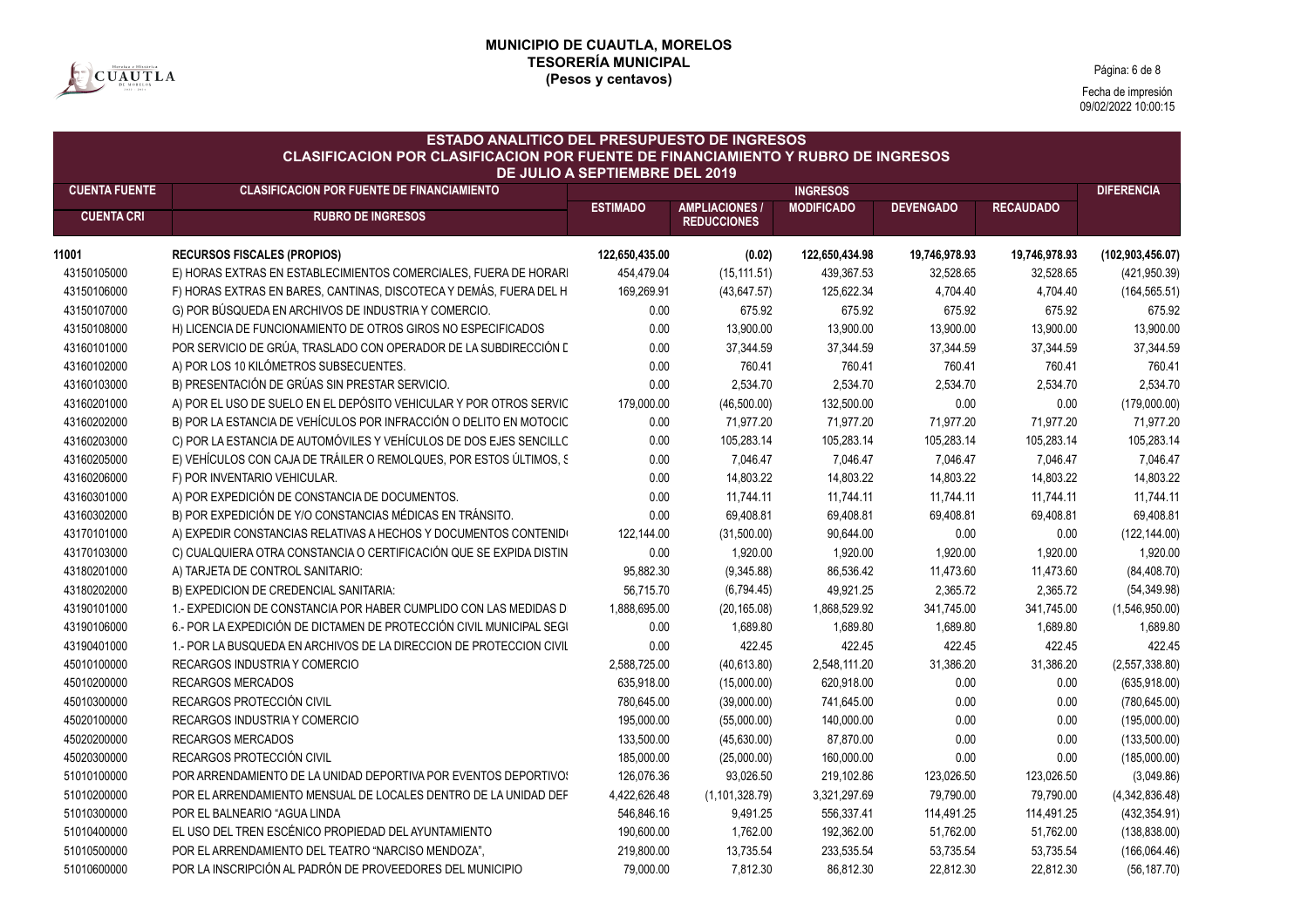

Página: 7 de 8

| <b>ESTADO ANALITICO DEL PRESUPUESTO DE INGRESOS</b><br><b>CLASIFICACION POR CLASIFICACION POR FUENTE DE FINANCIAMIENTO Y RUBRO DE INGRESOS</b><br><b>DE JULIO A SEPTIEMBRE DEL 2019</b> |                                                                      |                 |                                             |                   |                  |                  |                    |  |
|-----------------------------------------------------------------------------------------------------------------------------------------------------------------------------------------|----------------------------------------------------------------------|-----------------|---------------------------------------------|-------------------|------------------|------------------|--------------------|--|
| <b>CUENTA FUENTE</b>                                                                                                                                                                    | <b>CLASIFICACION POR FUENTE DE FINANCIAMIENTO</b>                    |                 |                                             | <b>INGRESOS</b>   |                  |                  | <b>DIFERENCIA</b>  |  |
| <b>CUENTA CRI</b>                                                                                                                                                                       | <b>RUBRO DE INGRESOS</b>                                             | <b>ESTIMADO</b> | <b>AMPLIACIONES /</b><br><b>REDUCCIONES</b> | <b>MODIFICADO</b> | <b>DEVENGADO</b> | <b>RECAUDADO</b> |                    |  |
| 11001                                                                                                                                                                                   | <b>RECURSOS FISCALES (PROPIOS)</b>                                   | 122,650,435.00  | (0.02)                                      | 122,650,434.98    | 19,746,978.93    | 19,746,978.93    | (102, 903, 456.07) |  |
| 51010700000                                                                                                                                                                             | POR EL SERVICIO DE AGUA NO POTABLE EN PIPAS                          | 84,000.00       | (21,000.00)                                 | 63,000.00         | 0.00             | 0.00             | (84,000.00)        |  |
| 51010800000                                                                                                                                                                             | POR EL ARRENDAMIENTO DE LOS LOCALES PROPIEDAD DEL AYUNTAMIENTO       | 130,000.00      | (30,000.00)                                 | 100,000.00        | 0.00             | 0.00             | (130,000.00)       |  |
| 51010900000                                                                                                                                                                             | POR EL TREN ESCENICO                                                 | 110,072.00      | (24,000.00)                                 | 86,072.00         | 0.00             | 0.00             | (110, 072.00)      |  |
| 51011000000                                                                                                                                                                             | <b>CUOTAS DE RECUPERACION DIF</b>                                    | 0.00            | 396,797.00                                  | 396,797.00        | 396,797.00       | 396,797.00       | 396,797.00         |  |
| 51011100000                                                                                                                                                                             | FORMAS Y FORMATOS VALORABLES - SOLICITUD DE REFRENDO                 | 0.00            | 690.00                                      | 690.00            | 690.00           | 690.00           | 690.00             |  |
| 51020108000                                                                                                                                                                             | BANORTE CTA. 9359 NOM. SINDICALIZADOS 2019                           | 0.00            | 194.62                                      | 194.62            | 194.62           | 194.62           | 194.62             |  |
| 51020206000                                                                                                                                                                             | BANCOMER CTA 011267183 PREDIAL 2019                                  | 0.00            | 0.00                                        | 0.00              | 0.32             | 0.32             | 0.32               |  |
| 51020305000                                                                                                                                                                             | SANTANDER CTA. 1229 GASTO CORRIENTE 2019-2021                        | 0.00            | 27.52                                       | 27.52             | 27.52            | 27.52            | 27.52              |  |
| 51020306000                                                                                                                                                                             | SANTANDER CTA, 0990 DIF 2019-2021                                    | 0.00            | 24.33                                       | 24.33             | 24.33            | 24.33            | 24.33              |  |
| 51020307000                                                                                                                                                                             | SANTANDER CTA 1016 MERCADOS                                          | 0.00            | 66.32                                       | 66.32             | 66.32            | 66.32            | 66.32              |  |
| 51020309000                                                                                                                                                                             | SANTANDER CTA 0834 RECAUDACION                                       | 0.00            | 68.37                                       | 68.37             | 68.37            | 68.37            | 68.37              |  |
| 61010100000                                                                                                                                                                             | MULTAS E INFRACCIONES DE TRÁNSITO                                    | 2,916,325.29    | 745,004.10                                  | 3,661,329.39      | 1,543,574.03     | 1,543,574.03     | (1,372,751.26)     |  |
| 61010200000                                                                                                                                                                             | SON INFRACCIONES IMPUESTAS POR EL JUEZ CÍVICO                        | 779,301.63      | 248,560.00                                  | 1,027,861.63      | 447,380.00       | 447,380.00       | (331, 921.63)      |  |
| 61010300000                                                                                                                                                                             | INFRACCIONES EN MATERIA DE ECOLOGÍA                                  | 0.00            | 28,346.40                                   | 28,346.40         | 28,346.40        | 28,346.40        | 28,346.40          |  |
| 61010500000                                                                                                                                                                             | MULTAS EN MATERIA DE OBRAS PÚBLICAS Y DESARROLLO URBANO              | 42,084.13       | (13, 210.75)                                | 28,873.38         | 0.00             | 0.00             | (42,084.13)        |  |
| 61010600000                                                                                                                                                                             | MULTAS EN MATERIA DE PROTECCIÓN CIVIL                                | 0.00            | 3,379.60                                    | 3,379.60          | 3,379.60         | 3,379.60         | 3,379.60           |  |
| 61010700000                                                                                                                                                                             | MULTAS EN MATERIA DE INDUSTRIA Y COMERCIO                            | 266,921.95      | 31,772.42                                   | 298,694.37        | 111,445.92       | 111,445.92       | (155, 476.03)      |  |
| 92020000000                                                                                                                                                                             | OTROS INGRESOS NO ESPECIFICADOS                                      | 7,751,516.00    | 0.00                                        | 7,751,516.00      | 0.00             | 0.00             | (7,751,516.00)     |  |
| 15001                                                                                                                                                                                   | <b>RAMO 28: PARTICIPACIONES</b>                                      | 163,010,000.00  | 0.00                                        | 163,010,000.00    | 46,557,184.88    | 46,557,184.88    | (116, 452, 815.12) |  |
| 51020107000                                                                                                                                                                             | BANORTE CTA. 1945 RP Y PARTICIPACIONES                               | 0.00            | 7,253.02                                    | 7,253.02          | 7,253.02         | 7,253.02         | 7,253.02           |  |
| 51020301000                                                                                                                                                                             | SANTANDER CTA 65507220666 PARTICIPACIONES 2019                       | 0.00            | 1,047.76                                    | 1,047.76          | 1,047.76         | 1,047.76         | 1,047.76           |  |
| 81010000000                                                                                                                                                                             | FONDO GENERAL DE PARTICIPACIONES (FGP)                               | 107,595,897.00  | 1,950,541.76                                | 109,546,438.76    | 32,906,549.00    | 32,906,549.00    | (74,689,348.00)    |  |
| 81020000000                                                                                                                                                                             | FONDO DE FOMENTO MUNICIPAL (FFM)                                     | 39,229,825.57   | (1,717,788.11)                              | 37,512,037.46     | 9,242,771.10     | 9,242,771.10     | (29,987,054.47)    |  |
| 81030000000                                                                                                                                                                             | TENENCIA O USO DE VEHICULOS (TUV)                                    | 999.00          | 0.00                                        | 999.00            | 0.00             | 0.00             | (999.00)           |  |
| 81040000000                                                                                                                                                                             | IMPUESTO ESPECIAL SOBRE PRODUCCIONES Y SERVICIOS (IEPS)              | 2,221,113.00    | 396,554.00                                  | 2,617,667.00      | 790,729.00       | 790,729.00       | (1,430,384.00)     |  |
| 81050000000                                                                                                                                                                             | IMPUESTOS SOBRE AUTOMOBILES NUEVOS (ISAN)                            | 1,924,150.39    | (161, 843.39)                               | 1,762,307.00      | 392,753.00       | 392,753.00       | (1,531,397.39)     |  |
| 81060000000                                                                                                                                                                             | FONDO DE COMPENSACION DEL ISAN                                       | 331,896.00      | 8,769.00                                    | 340,665.00        | 91,743.00        | 91,743.00        | (240, 153.00)      |  |
| 81070000000                                                                                                                                                                             | FONDO DE FISCALIZACION Y RECAUDACION (FOFIR)                         | 5,534,098.04    | (658, 190.04)                               | 4,875,908.00      | 1,364,110.00     | 1,364,110.00     | (4, 169, 988.04)   |  |
| 81080000000                                                                                                                                                                             | <b>CUOTA VENTA DE GASOLINA Y DIESEL</b>                              | 63,354.00       | (22, 166.00)                                | 41,188.00         | 8,558.00         | 8,558.00         | (54, 796.00)       |  |
| 81090000000                                                                                                                                                                             | PARTICIPACIONES DE GASOLINA Y DIESEL                                 | 6,108,667.00    | 45,961.00                                   | 6,154,628.00      | 1,601,810.00     | 1,601,810.00     | (4,506,857.00)     |  |
| 84010000000                                                                                                                                                                             | LIQUIDACION DEL FONDO DEL IMPUESTO SOBRE LA RENTA (ISR)              | 0.00            | 149,861.00                                  | 149,861.00        | 149,861.00       | 149,861.00       | 149,861.00         |  |
| 25030                                                                                                                                                                                   | RAMO 33. FONDO III. (FAIS). FONDO PARA LA INFRAESTRUCTURA SOCIAL MUN | 38,413,917.00   | 0.00                                        | 38,413,917.00     | 15,195,750.00    | 15,195,750.00    | (23, 218, 167.00)  |  |
| 82010100000                                                                                                                                                                             | FISM FONDO III RAMO 33                                               | 38,413,917.00   | 0.00                                        | 38,413,917.00     | 15,195,750.00    | 15,195,750.00    | (23, 218, 167.00)  |  |